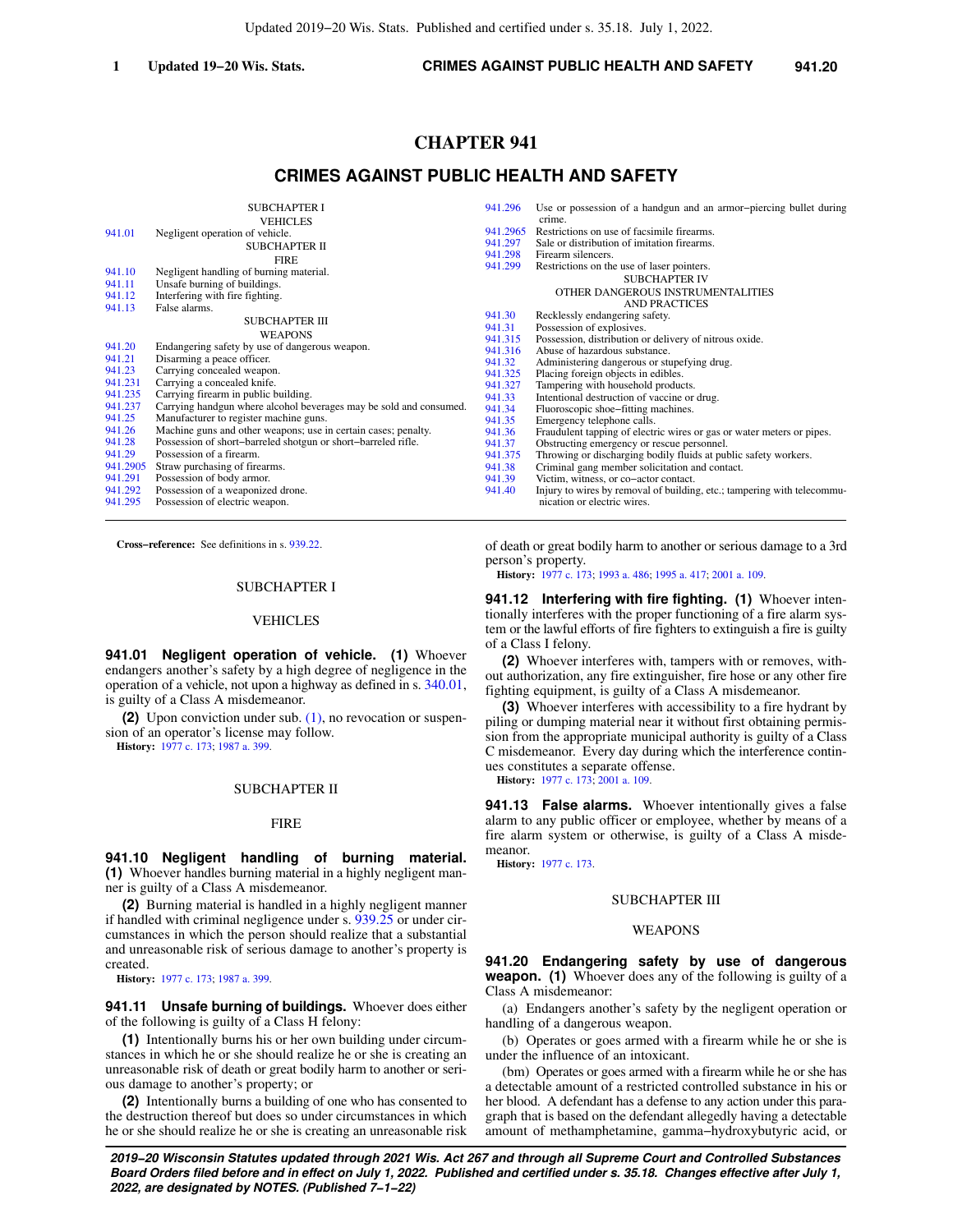# **941.20 CRIMES AGAINST PUBLIC HEALTH AND SAFETY Updated 19−20 Wis. Stats. 2**

delta−9−tetrahydrocannabinol in his or her blood, if he or she proves by a preponderance of the evidence that at the time of the incident or occurrence he or she had a valid prescription for methamphetamine or one of its metabolic precursors, gamma− hydroxybutyric acid, or delta−9−tetrahydrocannabinol.

(c) Except as provided in sub.  $(1m)$ , intentionally points a firearm at or toward another.

(d) While on the lands of another discharges a firearm within 100 yards of any building devoted to human occupancy situated on and attached to the lands of another without the express permission of the owner or occupant of the building. "Building" as used in this paragraph does not include any tent, bus, truck, vehicle or similar portable unit.

**(1m)** (a) In this subsection:

1. "Ambulance" has the meaning given in s. [256.01 \(1t\).](https://docs.legis.wisconsin.gov/document/statutes/256.01(1t))

1t. "Emergency medical responder" has the meaning given in s. [256.01 \(4p\)](https://docs.legis.wisconsin.gov/document/statutes/256.01(4p)).

2. "Emergency medical services practitioner" has the meaning given in s. [256.01 \(5\)](https://docs.legis.wisconsin.gov/document/statutes/256.01(5)).

(b) Whoever intentionally points a firearm at or towards a law enforcement officer, a fire fighter, an emergency medical services practitioner, an emergency medical responder, an ambulance driver, or a commission warden who is acting in an official capacity and who the person knows or has reason to know is a law enforcement officer, a fire fighter, an emergency medical services practitioner, an emergency medical responder, an ambulance driver, or a commission warden is guilty of a Class H felony.

**(2)** Whoever does any of the following is guilty of a Class G felony:

(a) Intentionally discharges a firearm into a vehicle or building under circumstances in which he or she should realize there might be a human being present therein; or

(b) Sets a spring gun.

**(3)** (a) Whoever intentionally discharges a firearm from a vehicle while on a highway, as defined in s. [340.01 \(22\)](https://docs.legis.wisconsin.gov/document/statutes/340.01(22)), or on a vehicle parking lot that is open to the public under any of the following circumstances is guilty of a Class F felony:

1. The person discharges the firearm at or toward another.

2. The person discharges the firearm at or toward any building or other vehicle.

(b) 1. Paragraph [\(a\)](https://docs.legis.wisconsin.gov/document/statutes/941.20(3)(a)) does not apply to any of the following who, in the line of duty, discharges a firearm from a vehicle:

a. A peace officer, except for a commission warden who is not a state−certified commission warden.

b. A member of the U.S. armed forces.

c. A member of the national guard.

2. Paragraph [\(a\)](https://docs.legis.wisconsin.gov/document/statutes/941.20(3)(a)) does not apply to the holder of a permit under s. [29.193 \(2\)](https://docs.legis.wisconsin.gov/document/statutes/29.193(2)) who is hunting from a standing motor vehicle, as defined in s. [29.001 \(57\)](https://docs.legis.wisconsin.gov/document/statutes/29.001(57)), in accordance with s. [29.193 \(2\) \(cr\) 2.](https://docs.legis.wisconsin.gov/document/statutes/29.193(2)(cr)2.)

(c) The state does not have to negate any exception under par. [\(b\)](https://docs.legis.wisconsin.gov/document/statutes/941.20(3)(b)). Any party that claims that an exception under par. [\(b\)](https://docs.legis.wisconsin.gov/document/statutes/941.20(3)(b)) is applicable has the burden of proving the exception by a preponderance of the evidence.

(d) The driver of the vehicle may be charged and convicted for a violation of par. [\(a\)](https://docs.legis.wisconsin.gov/document/statutes/941.20(3)(a)) according to the criteria under s. [939.05](https://docs.legis.wisconsin.gov/document/statutes/939.05).

(e) A person under par. [\(a\)](https://docs.legis.wisconsin.gov/document/statutes/941.20(3)(a)) has a defense of privilege of self− defense or defense of others in accordance with s. [939.48](https://docs.legis.wisconsin.gov/document/statutes/939.48).

**History:** [1977 c. 173](https://docs.legis.wisconsin.gov/document/acts/1977/173); [1987 a. 399](https://docs.legis.wisconsin.gov/document/acts/1987/399); [1989 a. 131](https://docs.legis.wisconsin.gov/document/acts/1989/131); [1993 a. 94](https://docs.legis.wisconsin.gov/document/acts/1993/94), [486;](https://docs.legis.wisconsin.gov/document/acts/1993/486) [1997 a. 248,](https://docs.legis.wisconsin.gov/document/acts/1997/248) [249](https://docs.legis.wisconsin.gov/document/acts/1997/249); [1999 a. 32](https://docs.legis.wisconsin.gov/document/acts/1999/32); [2001 a. 109;](https://docs.legis.wisconsin.gov/document/acts/2001/109) [2003 a. 97,](https://docs.legis.wisconsin.gov/document/acts/2003/97) [190;](https://docs.legis.wisconsin.gov/document/acts/2003/190) [2007 a. 11](https://docs.legis.wisconsin.gov/document/acts/2007/11), [27](https://docs.legis.wisconsin.gov/document/acts/2007/27), [130](https://docs.legis.wisconsin.gov/document/acts/2007/130); [2015 a. 197](https://docs.legis.wisconsin.gov/document/acts/2015/197) s. [51;](https://docs.legis.wisconsin.gov/document/acts/2015/197,%20s.%2051) [2017](https://docs.legis.wisconsin.gov/document/acts/2017/12) [a. 12](https://docs.legis.wisconsin.gov/document/acts/2017/12).

**Judicial Council Note, 1988:** The mental element of the offense under sub. (1) (a) is changed from reckless conduct to criminal negligence. See s. 939.25. If the defendant acts recklessly, the conduct is prohibited by s. 941.30. [Bill 191−S]

Pointing a firearm is not a lesser included offense of armed robbery and a defendant can be convicted of both. State v. Smith, [55 Wis. 2d 304](https://docs.legis.wisconsin.gov/document/courts/55%20Wis.%202d%20304), [198 N.W.2d 630](https://docs.legis.wisconsin.gov/document/courts/198%20N.W.2d%20630) (1972).

A jury instruction that shooting "into" a building under sub. (2) (a) occurs when a bullet penetrates the building however slightly, conformed with common usage of the word and was not improper. State v. Grady, [175 Wis. 2d 553](https://docs.legis.wisconsin.gov/document/courts/175%20Wis.%202d%20553), [499 N.W.2d 285](https://docs.legis.wisconsin.gov/document/courts/499%20N.W.2d%20285) (Ct. App. 1993).

Police officers do not have an absolute right to point their weapons, but privilege may be asserted as an affirmative defense. State v. Trentadue, [180 Wis. 2d 670](https://docs.legis.wisconsin.gov/document/courts/180%20Wis.%202d%20670), [510](https://docs.legis.wisconsin.gov/document/courts/510%20N.W.2d%20727) [N.W.2d 727](https://docs.legis.wisconsin.gov/document/courts/510%20N.W.2d%20727) (Ct. App. 1993).

Although intentionally pointing a firearm at another constitutes a violation of this section, under s. 939.48 (1) a person is privileged to point a gun at another person in self−defense if the person reasonably believes that the threat of force is necessary to prevent or terminate what he or she reasonably believes to be an unlawful interfer-ence. State v. Watkins, [2002 WI 101](https://docs.legis.wisconsin.gov/document/courts/2002%20WI%20101), [255 Wis. 2d 265,](https://docs.legis.wisconsin.gov/document/courts/255%20Wis.%202d%20265) [647 N.W.2d 244](https://docs.legis.wisconsin.gov/document/courts/647%20N.W.2d%20244), [00−0064](https://docs.legis.wisconsin.gov/document/wisupremecourt/00-0064).

**941.21 Disarming a peace officer.** Whoever intentionally disarms a peace officer who is acting in his or her official capacity by taking a dangerous weapon or a device or container described under s.  $941.26$  (1g) (b) or [\(4\) \(a\)](https://docs.legis.wisconsin.gov/document/statutes/941.26(4)(a)) from the officer without his or her consent is guilty of a Class H felony. This section applies to any dangerous weapon or any device or container described under s.  $941.26$  (1g) (b) or [\(4\) \(a\)](https://docs.legis.wisconsin.gov/document/statutes/941.26(4)(a)) that the officer is carrying or that is in an area within the officer's immediate presence.

**History:** [1983 a. 262;](https://docs.legis.wisconsin.gov/document/acts/1983/262) [1993 a. 98;](https://docs.legis.wisconsin.gov/document/acts/1993/98) [1995 a. 339](https://docs.legis.wisconsin.gov/document/acts/1995/339); [2001 a. 109](https://docs.legis.wisconsin.gov/document/acts/2001/109); [2015 a. 197.](https://docs.legis.wisconsin.gov/document/acts/2015/197)

# **941.23 Carrying concealed weapon. (1)** In this section:

(ag) "Carry" has the meaning given in s.  $175.60$  (1) (ag).

(ap) Notwithstanding s. [939.22 \(10\)](https://docs.legis.wisconsin.gov/document/statutes/939.22(10)), "dangerous weapon" does not include a knife.

(ar) "Destructive device" has the meaning given in [18 USC](https://docs.legis.wisconsin.gov/document/usc/18%20USC%20921) [921](https://docs.legis.wisconsin.gov/document/usc/18%20USC%20921) (a) (4).

(b) "Firearm silencer" has the meaning given in s. [941.298 \(1\).](https://docs.legis.wisconsin.gov/document/statutes/941.298(1))

(c) "Former officer" means a person who served as a law enforcement officer with a law enforcement agency before separating from law enforcement service.

(d) "Law enforcement agency" has the meaning given in s. [175.49 \(1\) \(f\)](https://docs.legis.wisconsin.gov/document/statutes/175.49(1)(f)).

(e) "Law enforcement officer" has the meaning given in s. [175.49 \(1\) \(g\).](https://docs.legis.wisconsin.gov/document/statutes/175.49(1)(g))

(f) "Machine gun" has the meaning given in s. [941.25 \(1\).](https://docs.legis.wisconsin.gov/document/statutes/941.25(1))

(g) "Qualified out−of−state law enforcement officer" means a law enforcement officer to whom all of the following apply:

1. The person is employed by a state or local government agency in another state.

2. The agency has authorized the person to carry a firearm.

3. The person is not the subject of any disciplinary action by the agency that could result in the suspension or loss of the person's law enforcement authority.

4. The person meets all standards established by the agency to qualify the person on a regular basis to use a firearm.

5. The person is not prohibited under federal law from possessing a firearm.

**(2)** Any person, other than one of the following, who carries a concealed and dangerous weapon is guilty of a Class A misdemeanor:

(a) A peace officer, but notwithstanding s. [939.22,](https://docs.legis.wisconsin.gov/document/statutes/939.22) for purposes of this paragraph, peace officer does not include a commission warden who is not a state−certified commission warden.

(b) A qualified out−of−state law enforcement officer. This paragraph applies only if all of the following apply:

1. The weapon is a firearm but is not a machine gun or a destructive device.

2. The officer is not carrying a firearm silencer.

3. The officer is not under the influence of an intoxicant.

(c) A former officer. This paragraph applies only if all of the following apply:

1. The former officer has been issued a photographic identification document described in sub.  $(3)$  (b) 1. or both of the following:

a. A photographic identification document described in sub. [\(3\) \(b\) 2. \(intro.\)](https://docs.legis.wisconsin.gov/document/statutes/941.23(3)(b)2.(intro.)).

b. An identification card described in sub. [\(3\) \(b\) 2. a.](https://docs.legis.wisconsin.gov/document/statutes/941.23(3)(b)2.a.), if the former officer resides in this state, or a certification described in sub.  $(3)$  (b) 2. b., if the former officer resides in another state.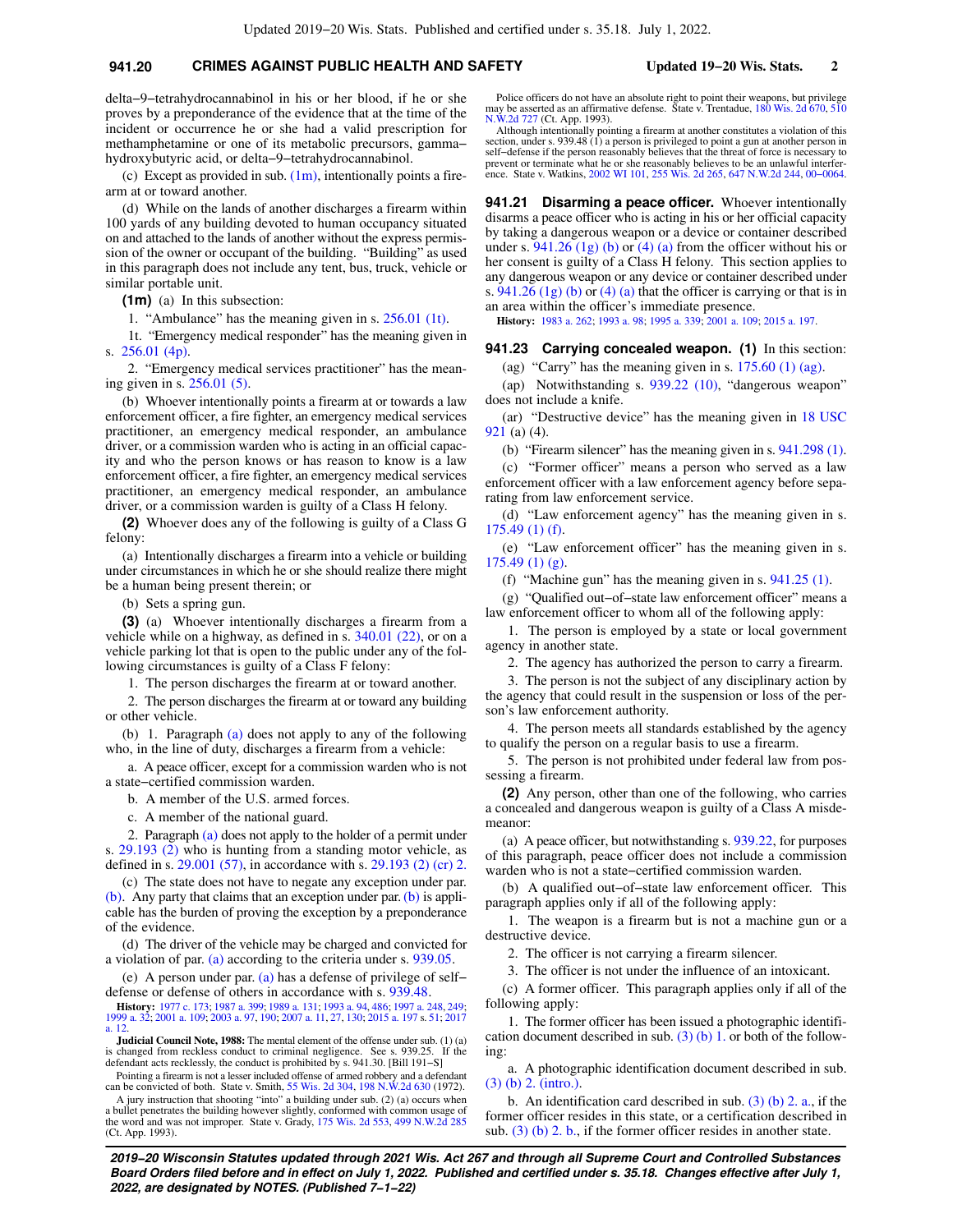2. The weapon is a firearm that is of the type described in a photographic identification document described in subd. [1.](https://docs.legis.wisconsin.gov/document/statutes/941.23(2)(c)1.(intro.)) [\(intro.\)](https://docs.legis.wisconsin.gov/document/statutes/941.23(2)(c)1.(intro.)) or a card or certification described in subd. [1. b.](https://docs.legis.wisconsin.gov/document/statutes/941.23(2)(c)1.b.)

3. Within the preceding 12 months, the former officer met the standards of the state in which he or she resides for training and qualification for active law enforcement officers to carry firearms.

4. The weapon is not a machine gun or a destructive device.

5. The former officer is not carrying a firearm silencer.

6. The former officer is not under the influence of an intoxicant.

7. The former officer is not prohibited under federal law from possessing a firearm.

(d) A licensee, as defined in s.  $175.60$  (1) (d), or an out–of– state licensee, as defined in s.  $175.60$  (1) (g), if the dangerous weapon is a weapon, as defined under s. [175.60 \(1\) \(j\)](https://docs.legis.wisconsin.gov/document/statutes/175.60(1)(j)). An individual formerly licensed under s. [175.60](https://docs.legis.wisconsin.gov/document/statutes/175.60) whose license has been suspended or revoked under s. [175.60 \(14\)](https://docs.legis.wisconsin.gov/document/statutes/175.60(14)) may not assert his or her refusal to accept a notice of revocation or suspension mailed under s. [175.60 \(14\) \(b\) 1.](https://docs.legis.wisconsin.gov/document/statutes/175.60(14)(b)1.) as a defense to prosecution under this subsection, regardless of whether the person has complied with s. [175.60 \(11\) \(b\) 1.](https://docs.legis.wisconsin.gov/document/statutes/175.60(11)(b)1.)

(e) An individual who carries a concealed and dangerous weapon, as defined in s. [175.60 \(1\) \(j\),](https://docs.legis.wisconsin.gov/document/statutes/175.60(1)(j)) in his or her own dwelling or place of business or on land that he or she owns, leases, or legally occupies.

**(3)** (a) A qualified out−of−state law enforcement officer shall, while carrying a concealed firearm, also have with him or her an identification card that contains his or her photograph and that was issued by the law enforcement agency by which he or she is employed.

(b) A former officer shall, while carrying a concealed firearm, also have with him or her one of the following:

1. A photographic identification document issued by the law enforcement agency from which the former officer separated that indicates that, within the 12 months preceding the date on which the former officer is carrying the concealed firearm, he or she was tested or otherwise found by that law enforcement agency to meet the standards for qualification in firearms training that that law enforcement agency sets for active law enforcement officers to carry a firearm of the same type as the firearm that the former officer is carrying.

2. A photographic identification document issued by the law enforcement agency from which the former officer separated and one of the following:

a. A certification card issued under s.  $175.49(2)$  or  $(3)$ , if the former officer resides in this state.

b. A certification issued by the state in which the former officer resides, if the former officer resides in another state, that indicates that, within the 12 months preceding the date on which the former officer is carrying the concealed firearm, he or she has been found by the state in which he or she resides, or by a certified firearms instructor if such an instructor is qualified to conduct a firearms qualification test for active law enforcement officers in that state, to meet the standards for qualification in firearms training for active law enforcement officers to carry a firearm of the type he or she is carrying, that are established by his or her state of residence or, if that state does not establish standards, by any law enforcement agency in his or her state of residence.

(c) A person who violates this subsection may be required to forfeit not more than \$25, except that the person shall be exempted from the forfeiture if the person presents, within 48 hours, his or her license document or out−of−state license and photographic identification to the law enforcement agency that employs the requesting law enforcement officer.

(d) This subsection does not apply to a licensee, as defined in s. [175.60 \(1\) \(d\)](https://docs.legis.wisconsin.gov/document/statutes/175.60(1)(d)), or an out–of–state licensee, as defined in s.  $175.60(1)(g)$ .

**History:** [1977 c. 173](https://docs.legis.wisconsin.gov/document/acts/1977/173); [1979 c. 115](https://docs.legis.wisconsin.gov/document/acts/1979/115), [221](https://docs.legis.wisconsin.gov/document/acts/1979/221); [2007 a. 27](https://docs.legis.wisconsin.gov/document/acts/2007/27); [2011 a. 35;](https://docs.legis.wisconsin.gov/document/acts/2011/35) [2015 a. 68,](https://docs.legis.wisconsin.gov/document/acts/2015/68) [149](https://docs.legis.wisconsin.gov/document/acts/2015/149), [197.](https://docs.legis.wisconsin.gov/document/acts/2015/197)

The burden is on the defendant to prove that he or she is a peace officer and within the exception. State v. Williamson, [58 Wis. 2d 514,](https://docs.legis.wisconsin.gov/document/courts/58%20Wis.%202d%20514) [206 N.W.2d 613](https://docs.legis.wisconsin.gov/document/courts/206%20N.W.2d%20613) (1973).

A defendant was properly convicted under this section for driving a vehicle with a gun locked in a glove compartment. State v. Fry, [131 Wis. 2d 153](https://docs.legis.wisconsin.gov/document/courts/131%20Wis.%202d%20153), [388 N.W.2d 565](https://docs.legis.wisconsin.gov/document/courts/388%20N.W.2d%20565) (1986).

To "go armed" does not require going anywhere. The elements for a violation of s. 941.23 are: 1) a dangerous weapon is on the defendant's person or within reach; 2) the defendant is aware of the weapon's presence; and 3) the weapon is hidden. State v. Keith, [175 Wis. 2d 75,](https://docs.legis.wisconsin.gov/document/courts/175%20Wis.%202d%2075) [498 N.W.2d 865](https://docs.legis.wisconsin.gov/document/courts/498%20N.W.2d%20865) (Ct. App. 1993).

A handgun on the seat of a car that was indiscernible from ordinary observation by a person outside, and within the immediate vicinity, of the vehicle was hidden from view for purposes of determining whether the gun was a concealed weapon under this section. State v. Walls, [190 Wis. 2d 65](https://docs.legis.wisconsin.gov/document/courts/190%20Wis.%202d%2065), [526 N.W.2d 765](https://docs.legis.wisconsin.gov/document/courts/526%20N.W.2d%20765) (Ct. App. 1994).

There is no statutory or common law privilege for the crime of carrying a concealed weapon under s. 941.23. State Dundon, [226 Wis. 2d 654](https://docs.legis.wisconsin.gov/document/courts/226%20Wis.%202d%20654), [594 N.W.2d 780](https://docs.legis.wisconsin.gov/document/courts/594%20N.W.2d%20780) (1999), [97−1423.](https://docs.legis.wisconsin.gov/document/wisupremecourt/97-1423)

Under the facts of the case, the privilege of self−defense was inapplicable to a charge of carrying a concealed weapon. State v. Nollie, [2002 WI 4,](https://docs.legis.wisconsin.gov/document/courts/2002%20WI%204) [249 Wis. 2d 538](https://docs.legis.wisconsin.gov/document/courts/249%20Wis.%202d%20538), [638 N.W.2d 280](https://docs.legis.wisconsin.gov/document/courts/638%20N.W.2d%20280), [00−0744](https://docs.legis.wisconsin.gov/document/wisupremecourt/00-0744).

The concealed weapons statute is a restriction on the manner in which firearms are possessed and used. It is constitutional under Art. I, s. 25. Only if the public benefit in the exercise of the police power is substantially outweighed by an individual's need to conceal a weapon in the exercise of the right to bear arms will an otherwise valid restriction on that right be unconstitutional, as applied. The right to keep and bear arms for security, as a general matter, must permit a person to possess, carry, and sometimes conceal arms to maintain the security of a private residence or privately operated business, and to safely move and store weapons within those premises. State v. Hamdan, [2003 WI 113](https://docs.legis.wisconsin.gov/document/courts/2003%20WI%20113), [264 Wis. 2d 433](https://docs.legis.wisconsin.gov/document/courts/264%20Wis.%202d%20433), [665 N.W.2d 785](https://docs.legis.wisconsin.gov/document/courts/665%20N.W.2d%20785), [01−0056.](https://docs.legis.wisconsin.gov/document/wisupremecourt/01-0056) See also State v. Cole, [2003 WI 112](https://docs.legis.wisconsin.gov/document/courts/2003%20WI%20112), [264 Wis. 2d 520,](https://docs.legis.wisconsin.gov/document/courts/264%20Wis.%202d%20520) [665 N.W.2d 328](https://docs.legis.wisconsin.gov/document/courts/665%20N.W.2d%20328), [01−0350](https://docs.legis.wisconsin.gov/document/wisupremecourt/01-0350).

A challenge on constitutional grounds of a prosecution for carrying a concealed weapon requires affirmative answers to the following before the defendant may raise the constitutional defense: 1) under the circumstances, did the defendant's interest in concealing the weapon to facilitate exercise of his or her right to keep and bear arms substantially outweigh the state's interest in enforcing the concealed weapons statute? and 2) did the defendant conceal his or her weapon because concealment was the only reasonable means under the circumstances to exercise his or her right to bear arms? State v. Hamdan, [2003 WI 113,](https://docs.legis.wisconsin.gov/document/courts/2003%20WI%20113) [264 Wis. 2d 433,](https://docs.legis.wisconsin.gov/document/courts/264%20Wis.%202d%20433) [665 N.W.2d 785,](https://docs.legis.wisconsin.gov/document/courts/665%20N.W.2d%20785) [01−0056](https://docs.legis.wisconsin.gov/document/wisupremecourt/01-0056).

This section is constitutional as applied in this case. The defendant's interest in exercising his right to keep and bear arms for purposes of security by carrying a concealed weapon in his vehicle does not substantially outweigh the state's interest in prohibiting him from carrying a concealed weapon in his vehicle. State v. Fisher, [2006 WI 44](https://docs.legis.wisconsin.gov/document/courts/2006%20WI%2044), [290 Wis. 2d 121](https://docs.legis.wisconsin.gov/document/courts/290%20Wis.%202d%20121), [714 N.W.2d 495,](https://docs.legis.wisconsin.gov/document/courts/714%20N.W.2d%20495) [04−2989.](https://docs.legis.wisconsin.gov/document/wisupremecourt/04-2989)

Sub. (2) and s. 167.31 (2) (b) are not in conflict. The defendant could have complied with both by either obtaining a license to carry a concealed weapon under s. 175.60 or by placing the loaded handgun out of reach. State v. Grandberry, [2018 WI](https://docs.legis.wisconsin.gov/document/courts/2018%20WI%2029) [29](https://docs.legis.wisconsin.gov/document/courts/2018%20WI%2029), [380 Wis. 2d 541,](https://docs.legis.wisconsin.gov/document/courts/380%20Wis.%202d%20541) [910 N.W.2d 214](https://docs.legis.wisconsin.gov/document/courts/910%20N.W.2d%20214), [16−0173](https://docs.legis.wisconsin.gov/document/wisupremecourt/16-0173).

Sub. (2) is not unconstitutionally vague. A person of ordinary intelligence has sufficient notice that carrying a concealed and dangerous weapon is unlawful unless one of the enumerated exceptions under sub. (2) (a) to (e) applies. State v. Grandberry, [2018 WI 29](https://docs.legis.wisconsin.gov/document/courts/2018%20WI%2029), [380 Wis. 2d 541](https://docs.legis.wisconsin.gov/document/courts/380%20Wis.%202d%20541), [910 N.W.2d 214,](https://docs.legis.wisconsin.gov/document/courts/910%20N.W.2d%20214) [16−0173.](https://docs.legis.wisconsin.gov/document/wisupremecourt/16-0173)

Judges are not peace officers authorized to carry concealed weapons. 69 Atty. Gen. 66.

**941.231 Carrying a concealed knife.** Any person who is prohibited from possessing a firearm under s. [941.29](https://docs.legis.wisconsin.gov/document/statutes/941.29) who goes armed with a concealed knife that is a dangerous weapon is guilty of a Class A misdemeanor.

**History:** [2015 a. 149.](https://docs.legis.wisconsin.gov/document/acts/2015/149)

**941.235 Carrying firearm in public building. (1)** Any person who goes armed with a firearm in any building owned or leased by the state or any political subdivision of the state is guilty of a Class A misdemeanor.

**(2)** This section does not apply to any of the following:

(a) Peace officers or armed forces or military personnel who go armed in the line of duty or to any person duly authorized by the chief of police of any city, village or town, the chief of the capitol police, or the sheriff of any county to possess a firearm in any building under sub. [\(1\)](https://docs.legis.wisconsin.gov/document/statutes/941.235(1)). Notwithstanding s. [939.22 \(22\)](https://docs.legis.wisconsin.gov/document/statutes/939.22(22)), for purposes of this paragraph, peace officer does not include a commission warden who is not a state−certified commission warden.

(c) A qualified out−of−state law enforcement officer, as defined in s. [941.23 \(1\) \(g\)](https://docs.legis.wisconsin.gov/document/statutes/941.23(1)(g)), to whom s. [941.23 \(2\) \(b\) 1.](https://docs.legis.wisconsin.gov/document/statutes/941.23(2)(b)1.) to [3.](https://docs.legis.wisconsin.gov/document/statutes/941.23(2)(b)3.) applies.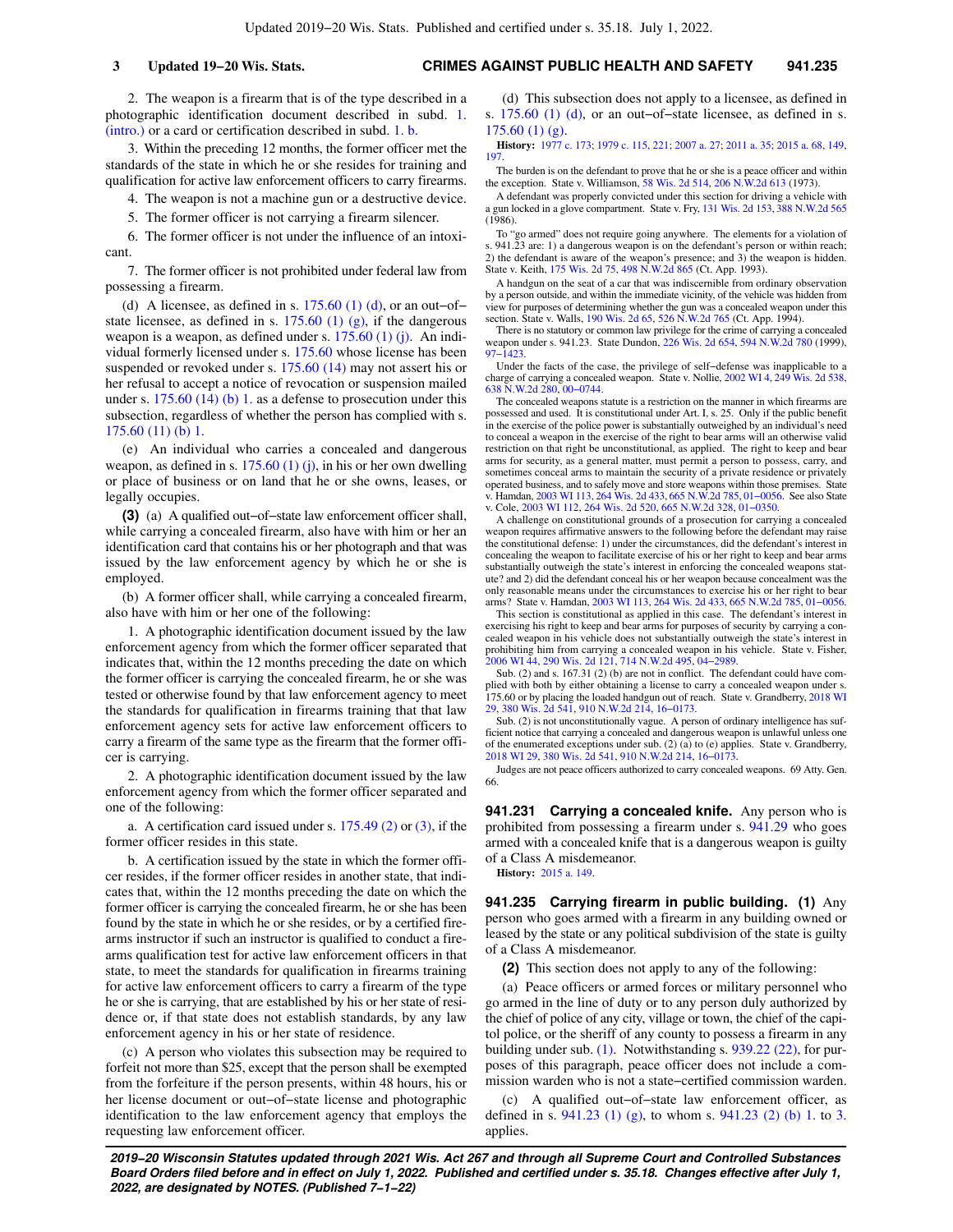# **941.235 CRIMES AGAINST PUBLIC HEALTH AND SAFETY Updated 19−20 Wis. Stats. 4**

(e) A licensee, as defined in s. [175.60 \(1\) \(d\)](https://docs.legis.wisconsin.gov/document/statutes/175.60(1)(d)), or an out−of−state licensee, as defined in s.  $175.60$  (1) (g).

**History:** [1979 c. 221](https://docs.legis.wisconsin.gov/document/acts/1979/221); [1991 a. 172;](https://docs.legis.wisconsin.gov/document/acts/1991/172) [1993 a. 246;](https://docs.legis.wisconsin.gov/document/acts/1993/246) [2001 a. 109;](https://docs.legis.wisconsin.gov/document/acts/2001/109) [2007 a. 27](https://docs.legis.wisconsin.gov/document/acts/2007/27); [2011 a.](https://docs.legis.wisconsin.gov/document/acts/2011/35) [35.](https://docs.legis.wisconsin.gov/document/acts/2011/35)

## **941.237 Carrying handgun where alcohol beverages may be sold and consumed. (1)** In this section:

(a) "Alcohol beverages" has the meaning given in s. [125.02](https://docs.legis.wisconsin.gov/document/statutes/125.02(1)) [\(1\)](https://docs.legis.wisconsin.gov/document/statutes/125.02(1)).

(b) "Correctional officer" means any person employed by the state or any political subdivision as a guard or officer whose principal duties are the supervision and discipline of inmates.

(c) "Encased" has the meaning given in s.  $167.31$  (1) (b).

(cm) "Firearms dealer" means any person engaged in the business of importing, manufacturing or dealing in firearms and having a license as an importer, manufacturer or dealer issued by the federal government.

(d) "Handgun" has the meaning given in s.  $175.35$  (1) (b).

(dm) "Hotel" has the meaning given in s. [97.01 \(7\)](https://docs.legis.wisconsin.gov/document/statutes/97.01(7)).

(dr) Notwithstanding s. [939.22 \(22\),](https://docs.legis.wisconsin.gov/document/statutes/939.22(22)) "peace officer" does not include a commission warden who is not a state−certified commission warden.

(e) "Premises" has the meaning given in s.  $125.02$  ( $14m$ ), but excludes any area primarily used as a residence.

(em) "Private security person" has the meaning given in s. [440.26 \(1m\).](https://docs.legis.wisconsin.gov/document/statutes/440.26(1m))

(f) "Target range" means any area where persons are allowed to use a handgun to fire shots at targets.

(fm) "Tavern" means an establishment, other than a private club or fraternal organization, in which alcohol beverages are sold for consumption on the premises.

(g) "Unloaded" means any of the following:

1. Having no shell or cartridge in the chamber of a handgun or in the magazine attached to a handgun.

2. In the case of a caplock muzzle−loading handgun, having the cap removed.

3. In the case of a flintlock muzzle−loading handgun, having the flashpan cleaned of powder.

**(2)** Whoever intentionally goes armed with a handgun on any premises for which a Class "B" or "Class B" license or permit has been issued under ch. [125](https://docs.legis.wisconsin.gov/document/statutes/ch.%20125) is guilty of a Class A misdemeanor.

**(3)** Subsection [\(2\)](https://docs.legis.wisconsin.gov/document/statutes/941.237(2)) does not apply to any of the following:

(a) A peace officer.

(b) A correctional officer while going armed in the line of duty.

(c) A member of the U.S. armed forces or national guard while going armed in the line of duty.

(cm) A private security person meeting all of the following criteria:

1. The private security person is covered by a license or permit issued under s. [440.26.](https://docs.legis.wisconsin.gov/document/statutes/440.26)

2. The private security person is going armed in the line of duty.

3. The private security person is acting with the consent of the person specified in par. [\(d\).](https://docs.legis.wisconsin.gov/document/statutes/941.237(3)(d))

(cr) A qualified out−of−state law enforcement officer, as defined in s. [941.23 \(1\) \(g\),](https://docs.legis.wisconsin.gov/document/statutes/941.23(1)(g)) to whom s. [941.23 \(2\) \(b\) 1.](https://docs.legis.wisconsin.gov/document/statutes/941.23(2)(b)1.) to [3.](https://docs.legis.wisconsin.gov/document/statutes/941.23(2)(b)3.) applies.

(ct) A former officer, as defined in s.  $941.23$  (1) (c), to whom s. [941.23 \(2\) \(c\) 1.](https://docs.legis.wisconsin.gov/document/statutes/941.23(2)(c)1.) to [7.](https://docs.legis.wisconsin.gov/document/statutes/941.23(2)(c)7.) applies.

(cx) A licensee, as defined in s.  $175.60$  (1) (d), or an out–of– state licensee, as defined in s.  $175.60$  (1) (g), if the licensee or out− of−state licensee is not consuming alcohol on the premises.

(d) The licensee, owner, or manager of the premises, or any employee or agent authorized to possess a handgun by the licensee, owner, or manager of the premises.

(e) The possession of a handgun that is unloaded and encased in a vehicle in any parking lot area.

(f) The possession or use of a handgun at a public or private gun or sportsmen's range or club.

(g) The possession or use of a handgun on the premises if authorized for a specific event of limited duration by the owner or manager of the premises who is issued the Class "B" or "Class B" license or permit under ch. [125](https://docs.legis.wisconsin.gov/document/statutes/ch.%20125) for the premises.

(h) The possession of any handgun that is used for decoration if the handgun is encased, inoperable or secured in a locked condition.

(i) The possession of a handgun in any portion of a hotel other than the portion of the hotel that is a tavern.

(j) The possession of a handgun in any portion of a combination tavern and store devoted to other business if the store is owned or operated by a firearms dealer, the other business includes the sale of handguns and the handgun is possessed in a place other than a tavern.

**History:** [1993 a. 95,](https://docs.legis.wisconsin.gov/document/acts/1993/95) [491](https://docs.legis.wisconsin.gov/document/acts/1993/491); [1995 a. 461](https://docs.legis.wisconsin.gov/document/acts/1995/461); [2007 a. 27;](https://docs.legis.wisconsin.gov/document/acts/2007/27) [2011 a. 35;](https://docs.legis.wisconsin.gov/document/acts/2011/35) [2015 a. 22](https://docs.legis.wisconsin.gov/document/acts/2015/22), [55](https://docs.legis.wisconsin.gov/document/acts/2015/55); [2021](https://docs.legis.wisconsin.gov/document/acts/2021/238) [a. 238](https://docs.legis.wisconsin.gov/document/acts/2021/238) s. [44](https://docs.legis.wisconsin.gov/document/acts/2021/238,%20s.%2044).

Sub. (3) does not allow going armed with a concealed handgun in violation of s. 941.23. State v. Mata, [199 Wis. 2d 315,](https://docs.legis.wisconsin.gov/document/courts/199%20Wis.%202d%20315) [544 N.W.2d 578](https://docs.legis.wisconsin.gov/document/courts/544%20N.W.2d%20578) (Ct. App. 1996), [95−1336](https://docs.legis.wisconsin.gov/document/wicourtofappeals/95-1336).

### **941.25 Manufacturer to register machine guns. (1)** In this section, "machine gun" means any of the following:

(a) Any weapon that shoots, is designed to shoot or can be readily restored to shoot, automatically more than one shot, without manual reloading, by a single function of the trigger.

(b) The frame or receiver of any weapon described under par. [\(a\)](https://docs.legis.wisconsin.gov/document/statutes/941.25(1)(a)) or any part designed and intended solely and exclusively, or combination of parts designed and intended, for use in converting a weapon into a weapon described under par. [\(a\)](https://docs.legis.wisconsin.gov/document/statutes/941.25(1)(a)).

(c) Any combination of parts from which a weapon described under par.  $(a)$  can be assembled if those parts are in the possession or under the control of a person.

**(2)** Every manufacturer shall keep a register of all machine guns manufactured or handled by him or her. This register shall show the model and serial number, date of manufacture, sale, loan, gift, delivery, or receipt, of every machine gun, the name, address, and occupation of the person to whom the machine gun was sold, loaned, given, or delivered, or from whom it was received; and the purpose for which it was acquired by the person to whom the machine gun was sold, loaned, given, or delivered, or from whom received. Upon demand every manufacturer shall permit any marshal, sheriff, or police officer to inspect his or her entire stock of machine guns, parts, and supplies therefor, and shall produce the register required under this subsection for inspection. Whoever violates any provision of this subsection is subject to a Class B forfeiture.

**(3)** This section does not prohibit or interfere with the manufacture for, and sale of, machine guns to the military forces or the peace officers of the United States or of any political subdivision thereof, or the transportation required for that purpose; the possession of a machine gun for scientific purpose, or the possession of a machine gun not usable as a weapon and possessed as a curiosity, ornament, or keepsake; or the possession of a machine gun other than one adapted to use pistol cartridges for a purpose manifestly not aggressive or offensive.

**History:** [1977 c. 173;](https://docs.legis.wisconsin.gov/document/acts/1977/173) [2015 a. 197](https://docs.legis.wisconsin.gov/document/acts/2015/197) ss. [17](https://docs.legis.wisconsin.gov/document/acts/2015/197,%20s.%2017), [30,](https://docs.legis.wisconsin.gov/document/acts/2015/197,%20s.%2030) [31](https://docs.legis.wisconsin.gov/document/acts/2015/197,%20s.%2031).

#### **941.26 Machine guns and other weapons; use in certain cases; penalty. (1c)** In this section:

(a) "CS gel" means nonatomizing, gel−form chlorobenzalmalononitrile.

(b) "Machine gun" has the meaning given in s. [941.25 \(1\)](https://docs.legis.wisconsin.gov/document/statutes/941.25(1)).

**(1g)** (a) No person may sell, possess, use or transport any machine gun or other full automatic firearm.

(b) Except as provided in sub. [\(4\)](https://docs.legis.wisconsin.gov/document/statutes/941.26(4)), no person may sell, possess, use or transport any tear gas bomb, hand grenade, projectile or shell or any other container of any kind or character into which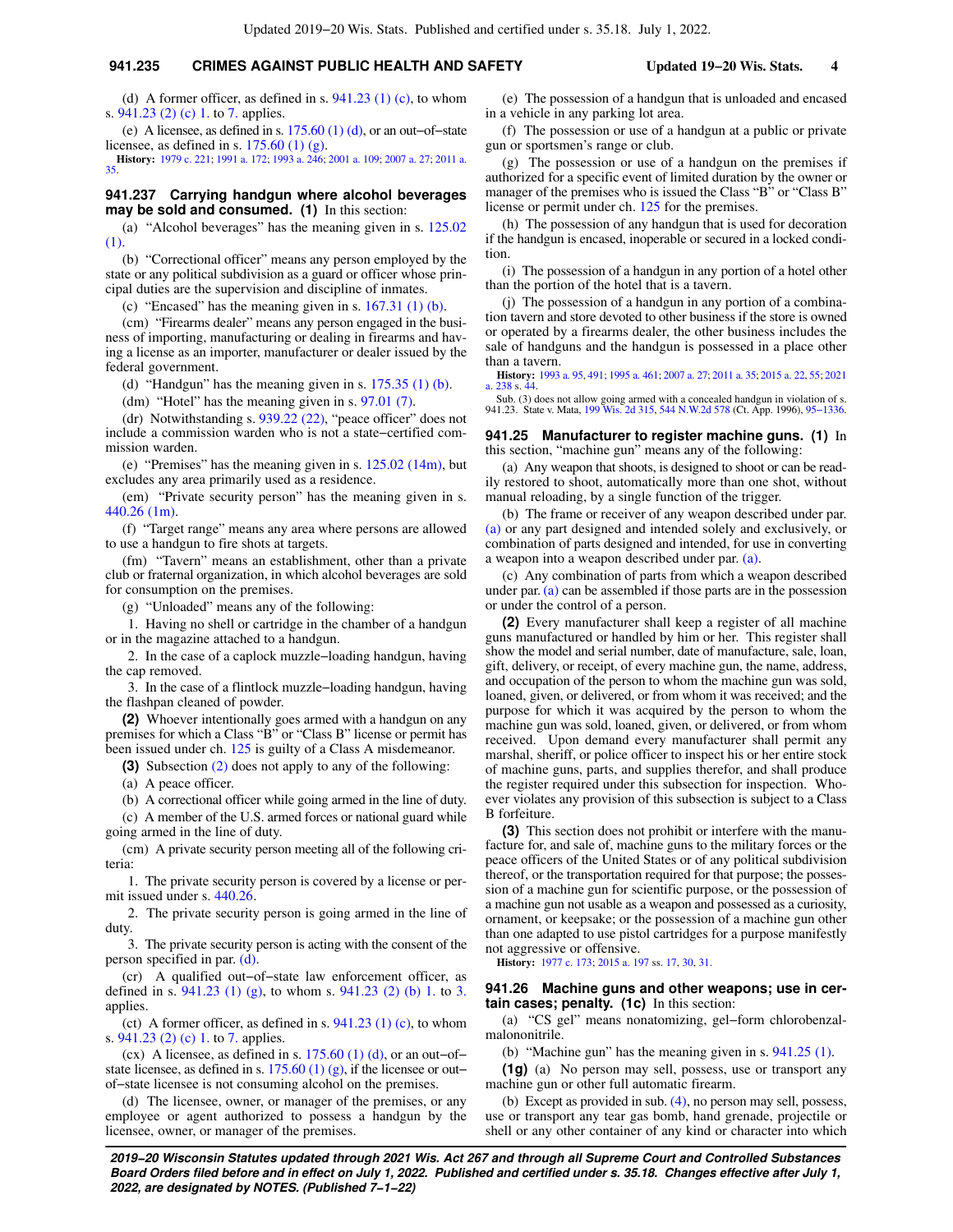tear gas or any similar substance is used or placed for use to cause bodily discomfort, panic, or damage to property.

**(1m)** No person may take a firearm that is not designed to shoot more than one shot, without manual reloading, by a single function of the trigger and modify the firearm so that it does shoot more than one shot, without manual reloading, by a single function of the trigger.

**(2)** (a) Any person violating sub. [\(1g\) \(a\)](https://docs.legis.wisconsin.gov/document/statutes/941.26(1g)(a)) is guilty of a Class H felony.

(b) Any person violating sub.  $(1m)$  is guilty of a Class F felony.

(c) Except as provided in par. [\(d\),](https://docs.legis.wisconsin.gov/document/statutes/941.26(2)(d)) any person who violates sub. [\(1g\) \(b\)](https://docs.legis.wisconsin.gov/document/statutes/941.26(1g)(b)) regarding the possession, noncommercial transportation or use of the bomb, grenade, projectile, shell, or container under sub. [\(1g\) \(b\)](https://docs.legis.wisconsin.gov/document/statutes/941.26(1g)(b)) is guilty of a Class A misdemeanor.

(d) Any person who violates sub.  $(1g)$  (b) regarding the possession, noncommercial transportation or use of the bomb, grenade, projectile, shell, or container under sub. [\(1g\) \(b\)](https://docs.legis.wisconsin.gov/document/statutes/941.26(1g)(b)) in self− defense or defense of another, as allowed under s. [939.48](https://docs.legis.wisconsin.gov/document/statutes/939.48), is subject to a Class D forfeiture.

(e) Any person who violates sub.  $(1g)$  (b) regarding the sale or commercial transportation of the bomb, grenade, projectile, shell, or container under sub.  $(1g)$  (b) is guilty of a Class H felony.

(f) Any person who violates sub.  $(1g)$  (b) regarding the use of the bomb, grenade, projectile, shell or container under sub. [\(1g\)](https://docs.legis.wisconsin.gov/document/statutes/941.26(1g)(b)) [\(b\)](https://docs.legis.wisconsin.gov/document/statutes/941.26(1g)(b)) to cause bodily harm or bodily discomfort to a person who the actor knows, or has reason to know, is a peace officer who is acting in an official capacity is guilty of a Class H felony.

(g) Any person who violates sub.  $(1g)$  (b) regarding the use of the bomb, grenade, projectile, shell or container under sub. [\(1g\)](https://docs.legis.wisconsin.gov/document/statutes/941.26(1g)(b)) [\(b\)](https://docs.legis.wisconsin.gov/document/statutes/941.26(1g)(b)) during his or her commission of another crime to cause bodily harm or bodily discomfort to another or who threatens to use the bomb, grenade, projectile, shell, or container during his or her commission of another crime to incapacitate another person is guilty of a Class H felony.

**(3)** This section does not apply to the sale, possession, modification, use or transportation of any weapons or containers under sub.  $(1g)$  or  $(1m)$  to or by any armed forces or national guard personnel in the line of duty, any civil enforcement officer of the state or of any city or county. This section does not apply to the sale, possession, modification, use, or transportation of weapons under sub.  $(1g)$  (a) or  $(1m)$  to or by any person duly authorized by the chief of police of any city or the sheriff of any county. This section does not apply to the restoration of any weapon under sub. [\(1g\) \(a\)](https://docs.legis.wisconsin.gov/document/statutes/941.26(1g)(a)) or  $(1m)$  by a person having a license to collect firearms as curios or relics issued by the U.S. department of the treasury. The restriction on transportation contained in this section does not apply to common carriers.

**(4)** (a) Subsections [\(1g\)](https://docs.legis.wisconsin.gov/document/statutes/941.26(1g)) to [\(3\)](https://docs.legis.wisconsin.gov/document/statutes/941.26(3)) do not apply to any device or container that contains a combination of oleoresin of capsicum or CS gel and inert ingredients but does not contain any other gas or substance that will cause bodily discomfort.

(b) Whoever intentionally uses a device or container described under par. [\(a\)](https://docs.legis.wisconsin.gov/document/statutes/941.26(4)(a)) to cause bodily harm or bodily discomfort to another is guilty of a Class A misdemeanor.

(c) Paragraph [\(b\)](https://docs.legis.wisconsin.gov/document/statutes/941.26(4)(b)) does not apply to any of the following:

1. Any person acting in self−defense or defense of another, as allowed under s. [939.48.](https://docs.legis.wisconsin.gov/document/statutes/939.48)

2. Any peace officer acting in his or her official capacity. Not-withstanding s. [939.22 \(22\),](https://docs.legis.wisconsin.gov/document/statutes/939.22(22)) for purposes of this subdivision, peace officer does not include a commission warden who is not a state−certified commission warden.

3. Any armed forces or national guard personnel acting in the line of duty.

(d) Whoever intentionally uses a device or container described under par. [\(a\)](https://docs.legis.wisconsin.gov/document/statutes/941.26(4)(a)) to cause bodily harm or bodily discomfort to a person who the actor knows, or has reason to know, is a peace officer who is acting in an official capacity is guilty of a Class H felony.

(e) Whoever uses a device or container described under par. [\(a\)](https://docs.legis.wisconsin.gov/document/statutes/941.26(4)(a)) during his or her commission of another crime to cause bodily harm or bodily discomfort to another or who threatens to use the device or container during his or her commission of another crime to incapacitate another person is guilty of a Class H felony.

(g) 1. Any person who sells or distributes a device or container described under par. [\(a\)](https://docs.legis.wisconsin.gov/document/statutes/941.26(4)(a)) to a person who has not attained 18 years of age is subject to a Class C forfeiture.

1m. Subdivision [1.](https://docs.legis.wisconsin.gov/document/statutes/941.26(4)(g)1.) does not apply to an actor who is a parent, guardian, or legal custodian of a person who has not attained 18 years of age if the actor gives the person the device or container.

2. A person who proves all of the following by a preponderance of the evidence has a defense to prosecution under subd. [1.:](https://docs.legis.wisconsin.gov/document/statutes/941.26(4)(g)1.)

a. That the purchaser or distributee falsely represented that he or she had attained the age of 18 and presented an identification card.

b. That the appearance of the purchaser or distributee was such that an ordinary and prudent person would believe that the purchaser or distributee had attained the age of 18.

c. That the sale was made in good faith, in reasonable reliance on the identification card and appearance of the purchaser or distributee and in the belief that the purchaser or distributee had attained the age of 18.

(j) Whoever intentionally sells a device or container described under par. [\(a\)](https://docs.legis.wisconsin.gov/document/statutes/941.26(4)(a)) without providing the purchaser with a proper label on the device or container and written safety instructions for using the device or container is guilty of a Class A misdemeanor.

(k) 1. Except as provided in subd. [2.,](https://docs.legis.wisconsin.gov/document/statutes/941.26(4)(k)2.) any person who has not attained the age of 18 years and who possesses a device or container described under par. [\(a\)](https://docs.legis.wisconsin.gov/document/statutes/941.26(4)(a)) is subject to a Class E forfeiture.

2. Subdivision [1.](https://docs.legis.wisconsin.gov/document/statutes/941.26(4)(k)1.) does not apply if the person's parent, guardian, or legal custodian purchased the device or container for him or her or gave the device or container to him or her.

(L) Any person who has been convicted of a felony in this state or has been convicted of a crime elsewhere that would be a felony if committed in this state who possesses a device or container described under par. [\(a\)](https://docs.legis.wisconsin.gov/document/statutes/941.26(4)(a)) is subject to a Class A misdemeanor. This paragraph does not apply if the person has received a pardon for the felony or crime.

(m) The department of justice may not promulgate or enforce any rule that regulates a device or container described under par. [\(a\)](https://docs.legis.wisconsin.gov/document/statutes/941.26(4)(a)).

**(5)** This section does not prohibit or interfere with the manufacture for, and sale of, machine guns to the military forces or the peace officers of the United States or of any political subdivision thereof, or the transportation required for that purpose; the possession of a machine gun for scientific purpose, or the possession of a machine gun not usable as a weapon and possessed as a curiosity, ornament, or keepsake; or the possession of a machine gun other than one adapted to use pistol cartridges for a purpose manifestly not aggressive or offensive.

**History:** [1977 c. 173;](https://docs.legis.wisconsin.gov/document/acts/1977/173) [1987 a. 234](https://docs.legis.wisconsin.gov/document/acts/1987/234); [1991 a. 137;](https://docs.legis.wisconsin.gov/document/acts/1991/137) [1993 a. 91;](https://docs.legis.wisconsin.gov/document/acts/1993/91) [1995 a. 25;](https://docs.legis.wisconsin.gov/document/acts/1995/25) [2001 a.](https://docs.legis.wisconsin.gov/document/acts/2001/109) [109;](https://docs.legis.wisconsin.gov/document/acts/2001/109) [2007 a. 27;](https://docs.legis.wisconsin.gov/document/acts/2007/27) [2013 a. 77;](https://docs.legis.wisconsin.gov/document/acts/2013/77) [2015 a. 197;](https://docs.legis.wisconsin.gov/document/acts/2015/197) [2019 a. 52.](https://docs.legis.wisconsin.gov/document/acts/2019/52)

## **941.28 Possession of short−barreled shotgun or short−barreled rifle. (1)** In this section:

(a) "Rifle" means a firearm designed or redesigned, made or remade, and intended to be fired from the shoulder or hip and designed or redesigned and made or remade to use the energy of a propellant in a metallic cartridge to fire through a rifled barrel a single projectile for each pull of the trigger.

(b) "Short−barreled rifle" means a rifle having one or more barrels having a length of less than 16 inches measured from closed breech or bolt face to muzzle or a rifle having an overall length of less than 26 inches.

(c) "Short−barreled shotgun" means a shotgun having one or more barrels having a length of less than 18 inches measured from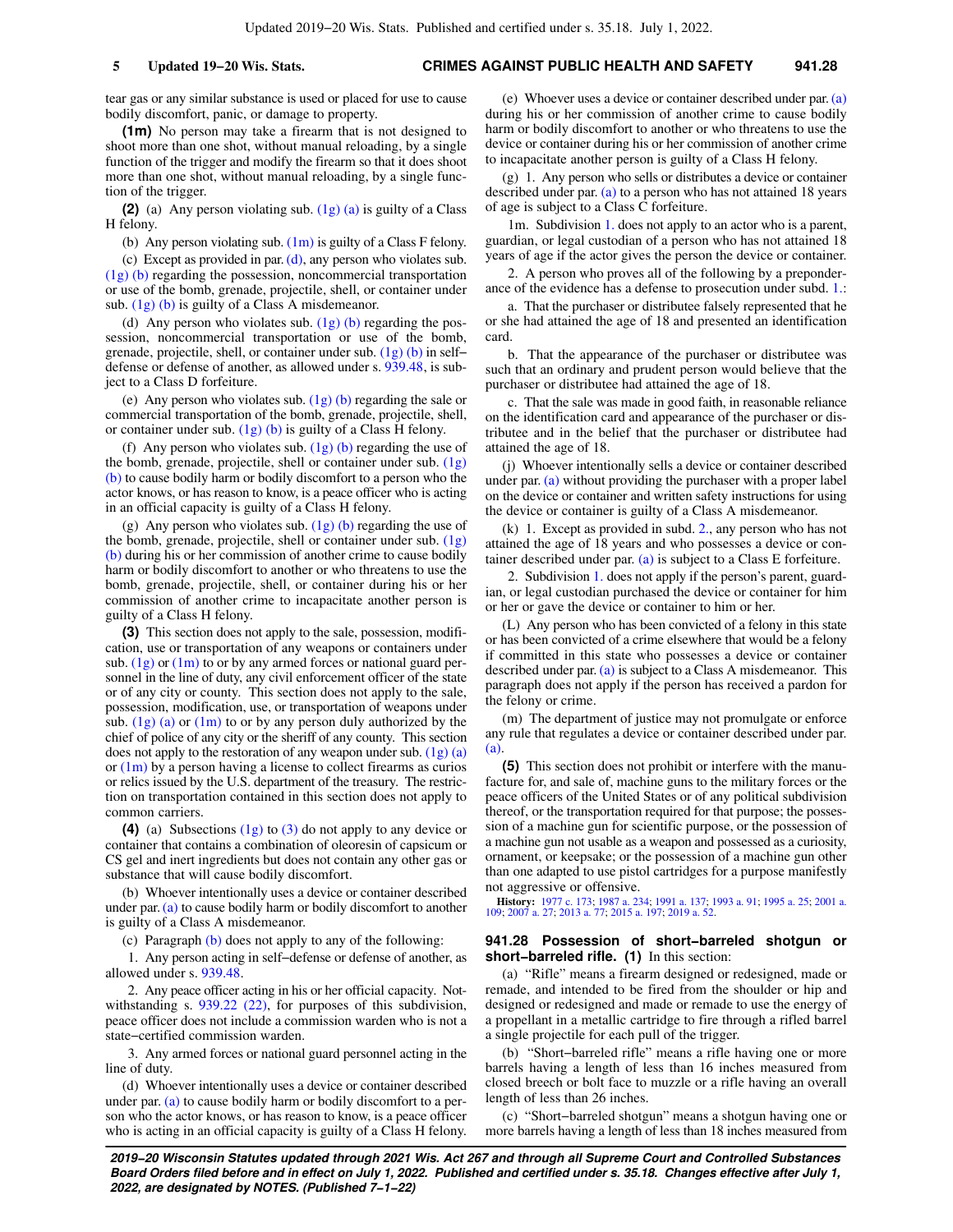# **941.28 CRIMES AGAINST PUBLIC HEALTH AND SAFETY Updated 19−20 Wis. Stats. 6**

closed breech or bolt face to muzzle or a shotgun having an overall length of less than 26 inches.

(d) "Shotgun" means a weapon designed or redesigned, made or remade, and intended to be fired from the shoulder or hip and designed or redesigned and made or remade to use the energy of a propellant in a fixed shotgun shell to fire through a smooth bore either a number of ball shot or a single projectile for each single pull of the trigger.

**(2)** No person may sell or offer to sell, transport, purchase, possess or go armed with a short−barreled shotgun or short−barreled rifle.

**(3)** Any person violating this section is guilty of a Class H felony.

**(4)** This section does not apply to the sale, purchase, possession, use or transportation of a short−barreled shotgun or short− barreled rifle to or by any armed forces or national guard personnel in line of duty, any peace officer of the United States or of any political subdivision of the United States or any person who has complied with the licensing and registration requirements under [26 USC 5801](https://docs.legis.wisconsin.gov/document/usc/26%20USC%205801) to [5872](https://docs.legis.wisconsin.gov/document/usc/26%20USC%205872). This section does not apply to the manufacture of short−barreled shotguns or short−barreled rifles for any person or group authorized to possess these weapons. The restriction on transportation contained in this section does not apply to common carriers. This section shall not apply to any firearm that may be lawfully possessed under federal law, or any firearm that could have been lawfully registered at the time of the enactment of the national firearms act of 1968.

**(5)** Any firearm seized under this section is subject to s. [968.20 \(3\)](https://docs.legis.wisconsin.gov/document/statutes/968.20(3)) and is presumed to be contraband.

**History:** [1979 c. 115](https://docs.legis.wisconsin.gov/document/acts/1979/115); [2001 a. 109.](https://docs.legis.wisconsin.gov/document/acts/2001/109)

The intent in sub. (1) (d) is that of the fabricator; that the gun is incapable of being fired or not intended to be fired by the possessor is immaterial. State v. Johnson, [171](https://docs.legis.wisconsin.gov/document/courts/171%20Wis.%202d%20175) [Wis. 2d 175,](https://docs.legis.wisconsin.gov/document/courts/171%20Wis.%202d%20175) [491 N.W.2d 110](https://docs.legis.wisconsin.gov/document/courts/491%20N.W.2d%20110) (Ct. App. 1992).

"Firearm" means a weapon that acts by force of gunpowder to fire a projectile, regardless of whether it is inoperable due to disassembly. State v. Rardon, [185 Wis.](https://docs.legis.wisconsin.gov/document/courts/185%20Wis.%202d%20701) [2d 701](https://docs.legis.wisconsin.gov/document/courts/185%20Wis.%202d%20701), [518 N.W.2d 330](https://docs.legis.wisconsin.gov/document/courts/518%20N.W.2d%20330) (Ct. App. 1994).

#### **941.29 Possession of a firearm. (1g)** In this section:

(a) "Violent felony" means any felony under s. [943.23 \(1m\),](https://docs.legis.wisconsin.gov/document/statutes/1999/943.23(1m)) 1999 stats., or s. [943.23 \(1r\)](https://docs.legis.wisconsin.gov/document/statutes/1999/943.23(1r)), 1999 stats., this section, or s. [940.01,](https://docs.legis.wisconsin.gov/document/statutes/940.01) [940.02,](https://docs.legis.wisconsin.gov/document/statutes/940.02) [940.03](https://docs.legis.wisconsin.gov/document/statutes/940.03), [940.05](https://docs.legis.wisconsin.gov/document/statutes/940.05), [940.06,](https://docs.legis.wisconsin.gov/document/statutes/940.06) [940.08,](https://docs.legis.wisconsin.gov/document/statutes/940.08) [940.09](https://docs.legis.wisconsin.gov/document/statutes/940.09), [940.10](https://docs.legis.wisconsin.gov/document/statutes/940.10), [940.19,](https://docs.legis.wisconsin.gov/document/statutes/940.19) [940.195](https://docs.legis.wisconsin.gov/document/statutes/940.195), [940.198](https://docs.legis.wisconsin.gov/document/statutes/940.198), [940.20,](https://docs.legis.wisconsin.gov/document/statutes/940.20) [940.201](https://docs.legis.wisconsin.gov/document/statutes/940.201), [940.203](https://docs.legis.wisconsin.gov/document/statutes/940.203), [940.204](https://docs.legis.wisconsin.gov/document/statutes/940.204), [940.21,](https://docs.legis.wisconsin.gov/document/statutes/940.21) [940.225](https://docs.legis.wisconsin.gov/document/statutes/940.225), [940.23,](https://docs.legis.wisconsin.gov/document/statutes/940.23) [940.235,](https://docs.legis.wisconsin.gov/document/statutes/940.235) [940.285 \(2\)](https://docs.legis.wisconsin.gov/document/statutes/940.285(2)), [940.29,](https://docs.legis.wisconsin.gov/document/statutes/940.29) [940.295 \(3\),](https://docs.legis.wisconsin.gov/document/statutes/940.295(3)) [940.30,](https://docs.legis.wisconsin.gov/document/statutes/940.30) [940.302](https://docs.legis.wisconsin.gov/document/statutes/940.302), [940.305](https://docs.legis.wisconsin.gov/document/statutes/940.305), [940.31](https://docs.legis.wisconsin.gov/document/statutes/940.31), [940.43 \(1\)](https://docs.legis.wisconsin.gov/document/statutes/940.43(1)) to [\(3\)](https://docs.legis.wisconsin.gov/document/statutes/940.43(3)), [940.45 \(1\)](https://docs.legis.wisconsin.gov/document/statutes/940.45(1)) to [\(3\)](https://docs.legis.wisconsin.gov/document/statutes/940.45(3)), [941.20](https://docs.legis.wisconsin.gov/document/statutes/941.20), [941.26](https://docs.legis.wisconsin.gov/document/statutes/941.26), [941.28,](https://docs.legis.wisconsin.gov/document/statutes/941.28) [941.2905,](https://docs.legis.wisconsin.gov/document/statutes/941.2905) [941.292](https://docs.legis.wisconsin.gov/document/statutes/941.292), [941.30](https://docs.legis.wisconsin.gov/document/statutes/941.30), [941.327](https://docs.legis.wisconsin.gov/document/statutes/941.327(2)(b)3.) [\(2\) \(b\) 3.](https://docs.legis.wisconsin.gov/document/statutes/941.327(2)(b)3.) or [4.,](https://docs.legis.wisconsin.gov/document/statutes/941.327(2)(b)4.) [943.02](https://docs.legis.wisconsin.gov/document/statutes/943.02), [943.04,](https://docs.legis.wisconsin.gov/document/statutes/943.04) [943.06](https://docs.legis.wisconsin.gov/document/statutes/943.06), [943.10 \(2\),](https://docs.legis.wisconsin.gov/document/statutes/943.10(2)) [943.23 \(1g\),](https://docs.legis.wisconsin.gov/document/statutes/943.23(1g)) [943.32,](https://docs.legis.wisconsin.gov/document/statutes/943.32) [943.87](https://docs.legis.wisconsin.gov/document/statutes/943.87), [946.43](https://docs.legis.wisconsin.gov/document/statutes/946.43), [948.02 \(1\)](https://docs.legis.wisconsin.gov/document/statutes/948.02(1)) or [\(2\),](https://docs.legis.wisconsin.gov/document/statutes/948.02(2)) [948.025](https://docs.legis.wisconsin.gov/document/statutes/948.025), [948.03,](https://docs.legis.wisconsin.gov/document/statutes/948.03) [948.04,](https://docs.legis.wisconsin.gov/document/statutes/948.04) [948.05](https://docs.legis.wisconsin.gov/document/statutes/948.05), [948.051,](https://docs.legis.wisconsin.gov/document/statutes/948.051) [948.06,](https://docs.legis.wisconsin.gov/document/statutes/948.06) [948.07](https://docs.legis.wisconsin.gov/document/statutes/948.07), [948.08](https://docs.legis.wisconsin.gov/document/statutes/948.08), [948.085,](https://docs.legis.wisconsin.gov/document/statutes/948.085) or [948.30.](https://docs.legis.wisconsin.gov/document/statutes/948.30)

(b) "Violent misdemeanor" means a violation of s. [813.12,](https://docs.legis.wisconsin.gov/document/statutes/813.12) [813.122](https://docs.legis.wisconsin.gov/document/statutes/813.122), [813.125,](https://docs.legis.wisconsin.gov/document/statutes/813.125) [940.19 \(1\)](https://docs.legis.wisconsin.gov/document/statutes/940.19(1)), [940.195,](https://docs.legis.wisconsin.gov/document/statutes/940.195) [940.42,](https://docs.legis.wisconsin.gov/document/statutes/940.42) [940.44,](https://docs.legis.wisconsin.gov/document/statutes/940.44) [941.20](https://docs.legis.wisconsin.gov/document/statutes/941.20(1)) [\(1\)](https://docs.legis.wisconsin.gov/document/statutes/941.20(1)), [941.26](https://docs.legis.wisconsin.gov/document/statutes/941.26), [941.38 \(3\),](https://docs.legis.wisconsin.gov/document/statutes/941.38(3)) [941.39](https://docs.legis.wisconsin.gov/document/statutes/941.39), [947.013,](https://docs.legis.wisconsin.gov/document/statutes/947.013) [948.55,](https://docs.legis.wisconsin.gov/document/statutes/948.55) [951.02,](https://docs.legis.wisconsin.gov/document/statutes/951.02) [951.08,](https://docs.legis.wisconsin.gov/document/statutes/951.08) [951.09,](https://docs.legis.wisconsin.gov/document/statutes/951.09) or [951.095](https://docs.legis.wisconsin.gov/document/statutes/951.095) or a violation to which a penalty specified in s. [939.63 \(1\)](https://docs.legis.wisconsin.gov/document/statutes/939.63(1)) is applied.

**(1m)** A person who possesses a firearm is guilty of a Class G felony if any of the following applies:

(a) The person has been convicted of a felony in this state.

(b) The person has been convicted of a crime elsewhere that would be a felony if committed in this state.

(bm) The person has been adjudicated delinquent for an act committed on or after April 21, 1994, that if committed by an adult in this state would be a felony.

(c) The person has been found not guilty of a felony in this state by reason of mental disease or defect.

(d) The person has been found not guilty of or not responsible for a crime elsewhere that would be a felony in this state by reason of insanity or mental disease, defect or illness.

(e) The person has been committed for treatment under s. [51.20 \(13\) \(a\)](https://docs.legis.wisconsin.gov/document/statutes/51.20(13)(a)) and is subject to an order not to possess a firearm under s. [51.20 \(13\) \(cv\) 1.](https://docs.legis.wisconsin.gov/document/statutes/2007/51.20(13)(cv)1.), 2007 stats.

(em) The person is subject to an order not to possess a firearm under s. [51.20 \(13\) \(cv\) 1.,](https://docs.legis.wisconsin.gov/document/statutes/51.20(13)(cv)1.) [51.45 \(13\) \(i\) 1.](https://docs.legis.wisconsin.gov/document/statutes/51.45(13)(i)1.), [54.10 \(3\) \(f\) 1.,](https://docs.legis.wisconsin.gov/document/statutes/54.10(3)(f)1.) or [55.12 \(10\) \(a\)](https://docs.legis.wisconsin.gov/document/statutes/55.12(10)(a)).

(f) The person is subject to an injunction issued under s. [813.12](https://docs.legis.wisconsin.gov/document/statutes/813.12) or [813.122](https://docs.legis.wisconsin.gov/document/statutes/813.122) or under a tribal injunction, as defined in s. [813.12 \(1\)](https://docs.legis.wisconsin.gov/document/statutes/813.12(1)(e)) [\(e\)](https://docs.legis.wisconsin.gov/document/statutes/813.12(1)(e)), issued by a court established by any federally recognized Wisconsin Indian tribe or band, except the Menominee Indian tribe of Wisconsin, that includes notice to the respondent that he or she is subject to the requirements and penalties under this section and that has been filed under s. [813.128 \(3g\)](https://docs.legis.wisconsin.gov/document/statutes/813.128(3g)).

(g) The person is subject to an order not to possess a firearm under s. [813.123 \(5m\)](https://docs.legis.wisconsin.gov/document/statutes/813.123(5m)) or [813.125 \(4m\).](https://docs.legis.wisconsin.gov/document/statutes/813.125(4m))

**(3)** Any firearm involved in an offense under this section is subject to s. [968.20 \(3\).](https://docs.legis.wisconsin.gov/document/statutes/968.20(3))

**(4m)** (a) If a person commits a violation of sub. [\(1m\),](https://docs.legis.wisconsin.gov/document/statutes/941.29(1m)) the court shall impose a bifurcated sentence under s. [973.01](https://docs.legis.wisconsin.gov/document/statutes/973.01) and the confinement portion of the bifurcated sentence imposed on the person shall be not less than 3 years if all of the following are true:

1. The person is subject to this section because he or she was convicted of, adjudicated delinquent for, or found not guilty of by reason of mental disease or defect, committing, soliciting, conspiring, or attempting to commit a violent felony.

2. Any of the following applies:

a. The person committed the current offense within 5 years after completing his or her sentence, including any parole or extended supervision, or after completing a period of probation imposed for a prior felony or violent misdemeanor.

b. The person committed the current offense while on probation, parole, extended supervision, or conditional release for the commission of a prior felony or violent misdemeanor.

c. The person committed the current offense within 5 years after being discharged from commitment under ch. [971](https://docs.legis.wisconsin.gov/document/statutes/ch.%20971) for the commission of a prior felony or violent misdemeanor.

(b) This subsection does not apply to sentences imposed after July 1, 2020.

**(5)** This section does not apply to any person specified in sub.  $(1m)$  who:

(a) Has received a pardon with respect to the crime or felony specified in sub.  $(1m)$  or  $(4m)$  and has been expressly authorized to possess a firearm under 18 USC app. 1203; or

(b) Has obtained relief from disabilities under [18 USC 925](https://docs.legis.wisconsin.gov/document/usc/18%20USC%20925) (c).

**(6)** The prohibition against firearm possession under this section does not apply to any correctional officer employed before May 1, 1982, who is required to possess a firearm as a condition of employment. This exemption applies if the officer is eligible to possess a firearm under any federal law and applies while the officer is acting in an official capacity.

**(7)** This section does not apply to any person who has been found not guilty or not responsible by reason of insanity or mental disease, defect or illness if a court subsequently determines both of the following:

(a) The person is no longer insane or no longer has a mental disease, defect or illness.

(b) The person is not likely to act in a manner dangerous to public safety.

**(8)** This section does not apply to any person specified in sub.  $(1m)$  (bm) if a court subsequently determines that the person is not likely to act in a manner dangerous to public safety. In any action or proceeding regarding this determination, the person has the burden of proving by a preponderance of the evidence that he or she is not likely to act in a manner dangerous to public safety.

**(9)** (a) This section does not apply to a person specified in sub. [\(1m\) \(e\)](https://docs.legis.wisconsin.gov/document/statutes/941.29(1m)(e)) if the prohibition under s.  $51.20$  (13) (cv) 1., 2007 stats., has been canceled under s. [51.20 \(13\) \(cv\) 2.](https://docs.legis.wisconsin.gov/document/statutes/2007/51.20(13)(cv)2.) or [\(16\) \(gm\),](https://docs.legis.wisconsin.gov/document/statutes/2007/51.20(16)(gm)) 2007 stats., or under s. [51.20 \(13\) \(cv\) 1m. c.](https://docs.legis.wisconsin.gov/document/statutes/51.20(13)(cv)1m.c.)

(b) This section does not apply to a person specified in sub.  $(1m)$  (em) if the order under s.  $51.20$  (13) (cv) 1. is canceled under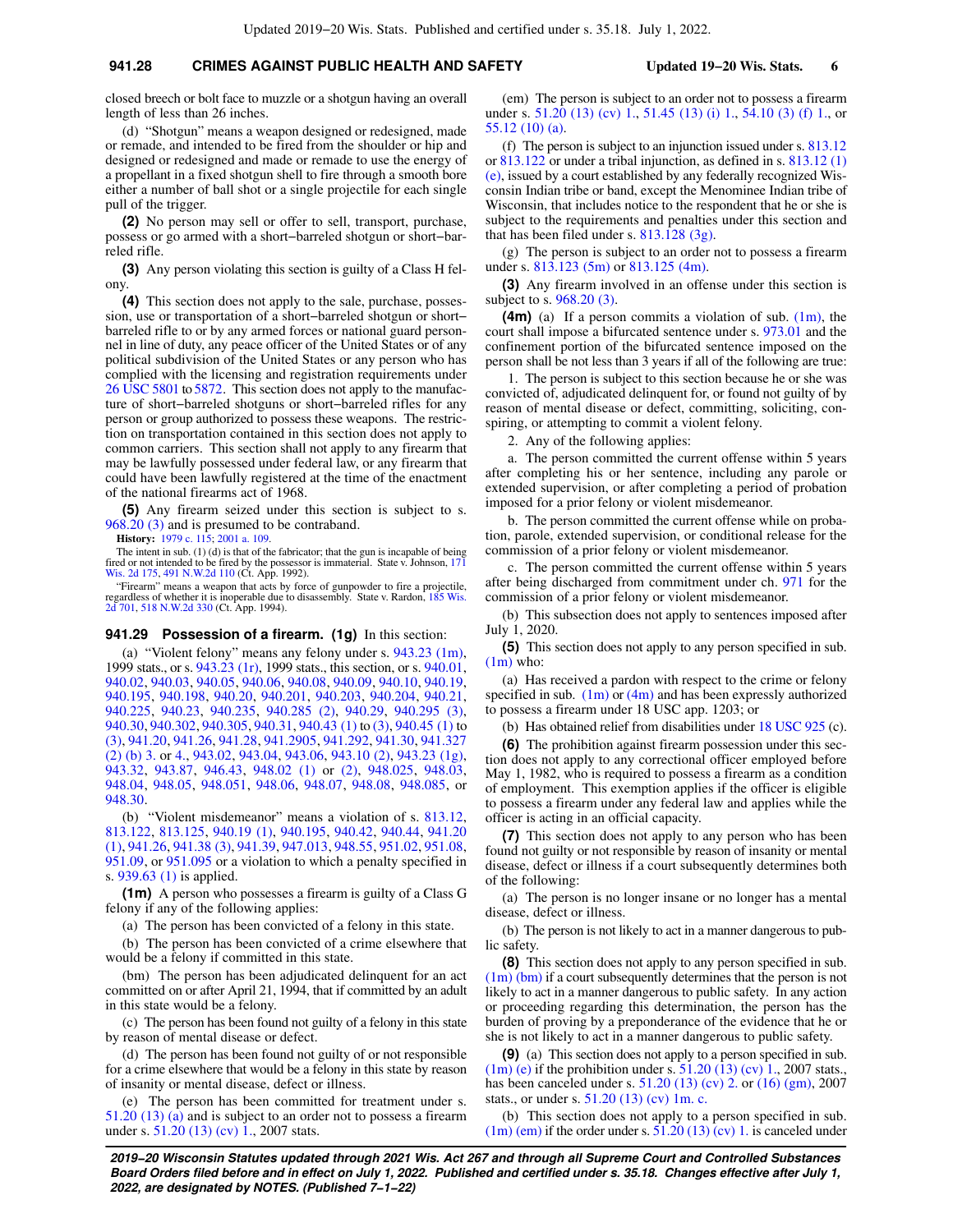s. [51.20 \(13\) \(cv\) 1m. c.](https://docs.legis.wisconsin.gov/document/statutes/51.20(13)(cv)1m.c.), if the order under s. [51.45 \(13\) \(i\) 1.](https://docs.legis.wisconsin.gov/document/statutes/51.45(13)(i)1.) is canceled under s.  $51.45$  (13) (i) 2. c., if the order under s.  $54.10$  (3) [\(f\) 1.](https://docs.legis.wisconsin.gov/document/statutes/54.10(3)(f)1.) is canceled under s.  $54.10$  (3) (f) 2. c., or if the order under s. [55.12 \(10\) \(a\)](https://docs.legis.wisconsin.gov/document/statutes/55.12(10)(a)) is canceled under s. [55.12 \(10\) \(b\) 3.](https://docs.legis.wisconsin.gov/document/statutes/55.12(10)(b)3.)

**(10)** The prohibition against firearm possession under this section does not apply to a person specified in sub.  $(1m)$  (f) if the person satisfies any of the following:

(a) The person is a peace officer and the person possesses a firearm while in the line of duty or, if required to do so as a condition of employment, while off duty. Notwithstanding s. [939.22](https://docs.legis.wisconsin.gov/document/statutes/939.22(22)) [\(22\),](https://docs.legis.wisconsin.gov/document/statutes/939.22(22)) for purposes of this paragraph, peace officer does not include a commission warden who is not a state−certified commission warden.

(b) The person is a member of the U.S. armed forces or national guard and the person possesses a firearm while in the line of duty.

**History:** [1981 c. 141,](https://docs.legis.wisconsin.gov/document/acts/1981/141) [317;](https://docs.legis.wisconsin.gov/document/acts/1981/317) [1983 a. 269](https://docs.legis.wisconsin.gov/document/acts/1983/269); [1985 a. 259;](https://docs.legis.wisconsin.gov/document/acts/1985/259) [1993 a. 195](https://docs.legis.wisconsin.gov/document/acts/1993/195), [196,](https://docs.legis.wisconsin.gov/document/acts/1993/196) [491;](https://docs.legis.wisconsin.gov/document/acts/1993/491) [1995](https://docs.legis.wisconsin.gov/document/acts/1995/71) [a. 71](https://docs.legis.wisconsin.gov/document/acts/1995/71), [77,](https://docs.legis.wisconsin.gov/document/acts/1995/77) [306,](https://docs.legis.wisconsin.gov/document/acts/1995/306) [417;](https://docs.legis.wisconsin.gov/document/acts/1995/417) [2001 a. 109](https://docs.legis.wisconsin.gov/document/acts/2001/109); [2007 a. 27](https://docs.legis.wisconsin.gov/document/acts/2007/27); [2009 a. 258;](https://docs.legis.wisconsin.gov/document/acts/2009/258) [2011 a. 257,](https://docs.legis.wisconsin.gov/document/acts/2011/257) [258;](https://docs.legis.wisconsin.gov/document/acts/2011/258) [2013 a.](https://docs.legis.wisconsin.gov/document/acts/2013/223) [223](https://docs.legis.wisconsin.gov/document/acts/2013/223); [2015 a. 109,](https://docs.legis.wisconsin.gov/document/acts/2015/109) [352](https://docs.legis.wisconsin.gov/document/acts/2015/352); [2017 a. 145,](https://docs.legis.wisconsin.gov/document/acts/2017/145) [310,](https://docs.legis.wisconsin.gov/document/acts/2017/310) [365;](https://docs.legis.wisconsin.gov/document/acts/2017/365) 2021 a.

**NOTE: See [Chapter 141, laws of 1981,](https://docs.legis.wisconsin.gov/document/acts/1981/141) section [2,](https://docs.legis.wisconsin.gov/document/acts/1981/141,%20s.%202) entitled "Initial applicabil-ity."**

If a defendant is willing to stipulate to being a convicted felon, evidence of the nature of the felony is irrelevant if offered only to support the felony conviction element. State v. McAllister, [153 Wis. 2d 523,](https://docs.legis.wisconsin.gov/document/courts/153%20Wis.%202d%20523) [451 N.W.2d 764](https://docs.legis.wisconsin.gov/document/courts/451%20N.W.2d%20764) (Ct. App. 1989).

Failure to give the warning under s. 973.033, 1989 stats., does not prevent a conviction under this section. State v. Phillips, [172 Wis. 2d 391](https://docs.legis.wisconsin.gov/document/courts/172%20Wis.%202d%20391), [493 N.W.2d 238](https://docs.legis.wisconsin.gov/document/courts/493%20N.W.2d%20238) (Ct. App. 1992).

Retroactive application of this provision did not violate the prohibition against ex post facto laws because the law is intended not to punish persons for a prior crime but to protect public safety. State v. Thiel, [188 Wis. 2d 695,](https://docs.legis.wisconsin.gov/document/courts/188%20Wis.%202d%20695) [524 N.W.2d 641](https://docs.legis.wisconsin.gov/document/courts/524%20N.W.2d%20641) (1994).

A convicted felon's possession of a firearm is privileged in limited enumerated circumstances. State v. Coleman, [206 Wis. 2d 199](https://docs.legis.wisconsin.gov/document/courts/206%20Wis.%202d%20199), [556 N.W.2d 701](https://docs.legis.wisconsin.gov/document/courts/556%20N.W.2d%20701) (1996), [95−0917](https://docs.legis.wisconsin.gov/document/wisupremecourt/95-0917). In this section, to possess means that the defendant knowingly has control of a fire-

arm. There is no minimum length of time the firearm must be possessed for a violation to occur. Intention in handling a firearm is irrelevant unless the handling is privileged under s. 939.45. State v. Black, [2001 WI 31](https://docs.legis.wisconsin.gov/document/courts/2001%20WI%2031), [242 Wis. 2d 126](https://docs.legis.wisconsin.gov/document/courts/242%20Wis.%202d%20126), [624 N.W.2d 363](https://docs.legis.wisconsin.gov/document/courts/624%20N.W.2d%20363), [99−0230](https://docs.legis.wisconsin.gov/document/wisupremecourt/99-0230).

To determine whether a person has been "convicted of a crime elsewhere that<br>would be a felony if committed in this state" under sub. (1) (b) [now sub. (1m) (b)],<br>the courts must consider the underlying conduct of the out– merely the statute that was violated. State v. Campbell, [2002 WI App 20,](https://docs.legis.wisconsin.gov/document/courts/2002%20WI%20App%2020) [250 Wis.](https://docs.legis.wisconsin.gov/document/courts/250%20Wis.%202d%20238) [2d 238](https://docs.legis.wisconsin.gov/document/courts/250%20Wis.%202d%20238), [642 N.W.2d 230,](https://docs.legis.wisconsin.gov/document/courts/642%20N.W.2d%20230) [01−0758.](https://docs.legis.wisconsin.gov/document/wicourtofappeals/01-0758)

Article I, s. 25, of the Wisconsin Constitution did not effectively repeal this section, nor is this section unconstitutionally vague, overbroad, or in violation of the equal<br>protection clauses of the United States and Wisconsin constitutions. State v. Thomas,<br>[2004 WI App 115](https://docs.legis.wisconsin.gov/document/courts/2004%20WI%20App%20115), [274 Wis. 2d 513,](https://docs.legis.wisconsin.gov/document/courts/274%20Wis.%202d%20513) [683 N.W.2d 497,](https://docs.legis.wisconsin.gov/document/courts/683%20N.W.2d%20497)

While 18 U.S.C. s. 1162(b) prohibits the state from depriving any Indian of any right, privilege, or immunity afforded under federal treaty, defendant's claim that he was exercising tribal hunting rights did not prevent the application of this section. Application of this section did not make defendant's exercise of treaty hunting rights illegal. Rather, the defendant's own actions in committing a felony limited him from fully enjoying those rights. State v. Jacobs, [2007 WI App 155](https://docs.legis.wisconsin.gov/document/courts/2007%20WI%20App%20155), [302 Wis. 2d 675](https://docs.legis.wisconsin.gov/document/courts/302%20Wis.%202d%20675), [735](https://docs.legis.wisconsin.gov/document/courts/735%20N.W.2d%20535) [N.W.2d 535,](https://docs.legis.wisconsin.gov/document/courts/735%20N.W.2d%20535) [06−2076.](https://docs.legis.wisconsin.gov/document/wicourtofappeals/06-2076)

The ban on felons possessing firearms is constitutional, and that ban extends to all felons, including nonviolent ones. The governmental objective of public safety is an important one, and the legislature's decision to deprive a nonviolent felon of the right<br>to possess a firearm is substantially related to this goal. State v. Pocian, [2012 WI App](https://docs.legis.wisconsin.gov/document/courts/2012%20WI%20App%2058)<br>[58,](https://docs.legis.wisconsin.gov/document/courts/2012%20WI%20App%2058) [341 Wis. 2d 380](https://docs.legis.wisconsin.gov/document/courts/341%20Wis.%202d%20380), [814 N.W.2d 894,](https://docs.legis.wisconsin.gov/document/courts/814%20N.W.2d%20894) 11–1035

Attempted possession of a firearm by a felon is a crime recognized under Wiscon-sin law. State v. Henning, [2013 WI App 15,](https://docs.legis.wisconsin.gov/document/courts/2013%20WI%20App%2015) [346 Wis. 2d 246,](https://docs.legis.wisconsin.gov/document/courts/346%20Wis.%202d%20246) [828 N.W.2d 235](https://docs.legis.wisconsin.gov/document/courts/828%20N.W.2d%20235), [10−2449](https://docs.legis.wisconsin.gov/document/wicourtofappeals/10-2449).

Denial of the defendant's motion to dismiss a charge of possession of a firearm as someone who has been adjudicated delinquent that was based on the same underlying chain of events as an earlier dismissed charge of possession of a firearm as a felon did not violate the defendant's right to be free from double jeopardy. State v. Berry, [2016 WI App 40](https://docs.legis.wisconsin.gov/document/courts/2016%20WI%20App%2040), [369 Wis. 2d 211](https://docs.legis.wisconsin.gov/document/courts/369%20Wis.%202d%20211), [879 N.W.2d 802](https://docs.legis.wisconsin.gov/document/courts/879%20N.W.2d%20802), [15−1195.](https://docs.legis.wisconsin.gov/document/wicourtofappeals/15-1195)

The restoration of a felon's rights in Virginia is not a pardon for the purposes of sub. (5) (a). Moran v. Department of Justice, [2019 WI App 38](https://docs.legis.wisconsin.gov/document/courts/2019%20WI%20App%2038), [388 Wis. 2d 193,](https://docs.legis.wisconsin.gov/document/courts/388%20Wis.%202d%20193) [930](https://docs.legis.wisconsin.gov/document/courts/930%20N.W.2d%20430) [N.W.2d 430,](https://docs.legis.wisconsin.gov/document/courts/930%20N.W.2d%20430) [18−0563.](https://docs.legis.wisconsin.gov/document/wicourtofappeals/18-0563)

Sub. (5) (a) has been invalidated by congressional action. Pardons granted after November 15, 1986 will give recipients the right to receive, possess, or transport in commerce firearms unless the pardon expressly provides otherwise. [78 Atty. Gen.](https://docs.legis.wisconsin.gov/document/oag/vol78-22) [22.](https://docs.legis.wisconsin.gov/document/oag/vol78-22)

**941.2905 Straw purchasing of firearms. (1)** Whoever intentionally furnishes, purchases, or possesses a firearm for a person, knowing that the person is prohibited from possessing a firearm under s. [941.29 \(1m\)](https://docs.legis.wisconsin.gov/document/statutes/941.29(1m)), is guilty of a Class G felony.

**(2)** The prohibition in sub. [\(1\)](https://docs.legis.wisconsin.gov/document/statutes/941.2905(1)) against possessing a firearm for a person who is prohibited from possessing a firearm does not apply to the possession of a firearm by any of the following:

(a) A person to whom the firearm is surrendered under s. [813.1285.](https://docs.legis.wisconsin.gov/document/statutes/813.1285)

(b) A person who has been designated under s. [51.20 \(13\) \(cv\)](https://docs.legis.wisconsin.gov/document/statutes/51.20(13)(cv)3.) [3.](https://docs.legis.wisconsin.gov/document/statutes/51.20(13)(cv)3.) to store the firearm during the duration of the order under s. [51.20 \(13\) \(cv\) 1.](https://docs.legis.wisconsin.gov/document/statutes/51.20(13)(cv)1.) not to possess a firearm.

(c) A person who has been designated under s. [51.45 \(13\) \(i\)](https://docs.legis.wisconsin.gov/document/statutes/51.45(13)(i)3.) [3.](https://docs.legis.wisconsin.gov/document/statutes/51.45(13)(i)3.) to store the firearm during the duration of the order under s. [51.45 \(13\) \(i\) 1.](https://docs.legis.wisconsin.gov/document/statutes/51.45(13)(i)1.) not to possess a firearm.

(d) A person who has been designated under s.  $54.10(3)$  (f) 3. to store the firearm during the duration of the order under s. [54.10](https://docs.legis.wisconsin.gov/document/statutes/54.10(3)(f)1.) [\(3\) \(f\) 1.](https://docs.legis.wisconsin.gov/document/statutes/54.10(3)(f)1.)

(e) A person who has been designated under s.  $55.12(10)(c)$ to store the firearm during the duration of the order under s. [55.12](https://docs.legis.wisconsin.gov/document/statutes/55.12(10)(a))  $(10)$  (a).

(f) A person not covered under pars. [\(a\)](https://docs.legis.wisconsin.gov/document/statutes/941.2905(2)(a)) to  $(e)$  who has been designated to store the firearm during the duration of any temporary prohibition on the possession of a firearm.

**History:** [2017 a. 145.](https://docs.legis.wisconsin.gov/document/acts/2017/145)

### 941.291 Possession of body armor. (1) DEFINITIONS. In this section:

(a) "Body armor" means any garment that is designed, redesigned, or adapted to prevent bullets from penetrating through the garment.

(b) "Violent felony" means any felony, or the solicitation, conspiracy, or attempt to commit any felony, under s. [943.23 \(1m\)](https://docs.legis.wisconsin.gov/document/statutes/1999/943.23(1m)) or [\(1r\),](https://docs.legis.wisconsin.gov/document/statutes/1999/943.23(1r)) 1999 stats., or s. [940.01,](https://docs.legis.wisconsin.gov/document/statutes/940.01) [940.02,](https://docs.legis.wisconsin.gov/document/statutes/940.02) [940.03](https://docs.legis.wisconsin.gov/document/statutes/940.03), [940.05,](https://docs.legis.wisconsin.gov/document/statutes/940.05) [940.06,](https://docs.legis.wisconsin.gov/document/statutes/940.06) [940.08,](https://docs.legis.wisconsin.gov/document/statutes/940.08) [940.09,](https://docs.legis.wisconsin.gov/document/statutes/940.09) [940.10](https://docs.legis.wisconsin.gov/document/statutes/940.10), [940.19,](https://docs.legis.wisconsin.gov/document/statutes/940.19) [940.195](https://docs.legis.wisconsin.gov/document/statutes/940.195), [940.198](https://docs.legis.wisconsin.gov/document/statutes/940.198), [940.20,](https://docs.legis.wisconsin.gov/document/statutes/940.20) [940.201](https://docs.legis.wisconsin.gov/document/statutes/940.201), [940.203,](https://docs.legis.wisconsin.gov/document/statutes/940.203) [940.204](https://docs.legis.wisconsin.gov/document/statutes/940.204), [940.21,](https://docs.legis.wisconsin.gov/document/statutes/940.21) [940.225](https://docs.legis.wisconsin.gov/document/statutes/940.225), [940.23,](https://docs.legis.wisconsin.gov/document/statutes/940.23) [940.285](https://docs.legis.wisconsin.gov/document/statutes/940.285(2)) [\(2\),](https://docs.legis.wisconsin.gov/document/statutes/940.285(2)) [940.29](https://docs.legis.wisconsin.gov/document/statutes/940.29), [940.295 \(3\)](https://docs.legis.wisconsin.gov/document/statutes/940.295(3)), [940.30,](https://docs.legis.wisconsin.gov/document/statutes/940.30) [940.305,](https://docs.legis.wisconsin.gov/document/statutes/940.305) [940.31](https://docs.legis.wisconsin.gov/document/statutes/940.31), [940.43 \(1\)](https://docs.legis.wisconsin.gov/document/statutes/940.43(1)) to [\(3\),](https://docs.legis.wisconsin.gov/document/statutes/940.43(3)) [940.45 \(1\)](https://docs.legis.wisconsin.gov/document/statutes/940.45(1)) to [\(3\)](https://docs.legis.wisconsin.gov/document/statutes/940.45(3)), [941.20,](https://docs.legis.wisconsin.gov/document/statutes/941.20) [941.26,](https://docs.legis.wisconsin.gov/document/statutes/941.26) [941.28](https://docs.legis.wisconsin.gov/document/statutes/941.28), [941.29,](https://docs.legis.wisconsin.gov/document/statutes/941.29) [941.30,](https://docs.legis.wisconsin.gov/document/statutes/941.30) [941.327](https://docs.legis.wisconsin.gov/document/statutes/941.327), [943.01 \(2\) \(c\)](https://docs.legis.wisconsin.gov/document/statutes/943.01(2)(c)), [943.011,](https://docs.legis.wisconsin.gov/document/statutes/943.011) [943.013,](https://docs.legis.wisconsin.gov/document/statutes/943.013) [943.02,](https://docs.legis.wisconsin.gov/document/statutes/943.02) [943.04,](https://docs.legis.wisconsin.gov/document/statutes/943.04) [943.06,](https://docs.legis.wisconsin.gov/document/statutes/943.06) [943.10 \(2\),](https://docs.legis.wisconsin.gov/document/statutes/943.10(2)) [943.23 \(1g\)](https://docs.legis.wisconsin.gov/document/statutes/943.23(1g)), [943.32](https://docs.legis.wisconsin.gov/document/statutes/943.32), [943.81,](https://docs.legis.wisconsin.gov/document/statutes/943.81) [943.82,](https://docs.legis.wisconsin.gov/document/statutes/943.82) [943.83,](https://docs.legis.wisconsin.gov/document/statutes/943.83) [943.85,](https://docs.legis.wisconsin.gov/document/statutes/943.85) [943.86,](https://docs.legis.wisconsin.gov/document/statutes/943.86) [943.87](https://docs.legis.wisconsin.gov/document/statutes/943.87), [943.88,](https://docs.legis.wisconsin.gov/document/statutes/943.88) [943.89,](https://docs.legis.wisconsin.gov/document/statutes/943.89) [943.90](https://docs.legis.wisconsin.gov/document/statutes/943.90), [946.43,](https://docs.legis.wisconsin.gov/document/statutes/946.43) [947.015,](https://docs.legis.wisconsin.gov/document/statutes/947.015) [948.02 \(1\)](https://docs.legis.wisconsin.gov/document/statutes/948.02(1)) or [\(2\),](https://docs.legis.wisconsin.gov/document/statutes/948.02(2)) [948.025](https://docs.legis.wisconsin.gov/document/statutes/948.025), [948.03,](https://docs.legis.wisconsin.gov/document/statutes/948.03) [948.04,](https://docs.legis.wisconsin.gov/document/statutes/948.04) [948.05](https://docs.legis.wisconsin.gov/document/statutes/948.05), [948.06,](https://docs.legis.wisconsin.gov/document/statutes/948.06) [948.07,](https://docs.legis.wisconsin.gov/document/statutes/948.07) [948.08](https://docs.legis.wisconsin.gov/document/statutes/948.08), [948.085,](https://docs.legis.wisconsin.gov/document/statutes/948.085) or [948.30](https://docs.legis.wisconsin.gov/document/statutes/948.30); or, if the victim is a financial institution, as defined in s. [943.80 \(2\),](https://docs.legis.wisconsin.gov/document/statutes/943.80(2)) a felony, or the solicitation, conspiracy, or attempt to commit a felony under s. [943.84 \(1\)](https://docs.legis.wisconsin.gov/document/statutes/943.84(1)) or [\(2\).](https://docs.legis.wisconsin.gov/document/statutes/943.84(2))

**(2)** PROHIBITION. Except as provided in subs. [\(4\)](https://docs.legis.wisconsin.gov/document/statutes/941.291(4)), [\(5\),](https://docs.legis.wisconsin.gov/document/statutes/941.291(5)) [\(5m\),](https://docs.legis.wisconsin.gov/document/statutes/941.291(5m)) and [\(6\)](https://docs.legis.wisconsin.gov/document/statutes/941.291(6)), no person may possess body armor if any of the following applies to the person:

(a) The person has been convicted of a violent felony in this state and has not been pardoned for it.

(b) The person has been convicted of a crime elsewhere that would be a violent felony if committed in this state and has not been pardoned for it.

(c) The person has been adjudicated delinquent for an act that if committed by an adult in this state would be a violent felony.

(d) The person has been found not guilty of a violent felony in this state by reason of mental disease or defect.

(e) The person has been found not guilty of or not responsible for a crime elsewhere by reason of insanity or mental disease, defect, or illness if the crime would be a violent felony in this state.

**(3)** PENALTY. (a) Whoever violates sub. [\(2\)](https://docs.legis.wisconsin.gov/document/statutes/941.291(2)) is guilty of a Class E felony.

(b) Whoever violates sub. [\(2\)](https://docs.legis.wisconsin.gov/document/statutes/941.291(2)) after being convicted of violating sub. [\(2\)](https://docs.legis.wisconsin.gov/document/statutes/941.291(2)) is guilty of a Class D felony.

**(4)** REQUEST BY CERTAIN PERSONS FOR COMPLETE OR PARTIAL EXEMPTION FROM PROHIBITION. (a) A person who is otherwise prohibited from possessing body armor under sub. [\(2\)](https://docs.legis.wisconsin.gov/document/statutes/941.291(2)) may request a complete or partial exemption from the prohibition if all of the following apply:

1. The person has a reasonable need to possess body armor to ensure his or her personal safety, to earn a livelihood, or as a condition of employment.

2. The person is likely to use the body armor in a safe and lawful manner.

(b) A person seeking a complete or partial exemption under this subsection from the prohibition under sub. [\(2\)](https://docs.legis.wisconsin.gov/document/statutes/941.291(2)) shall request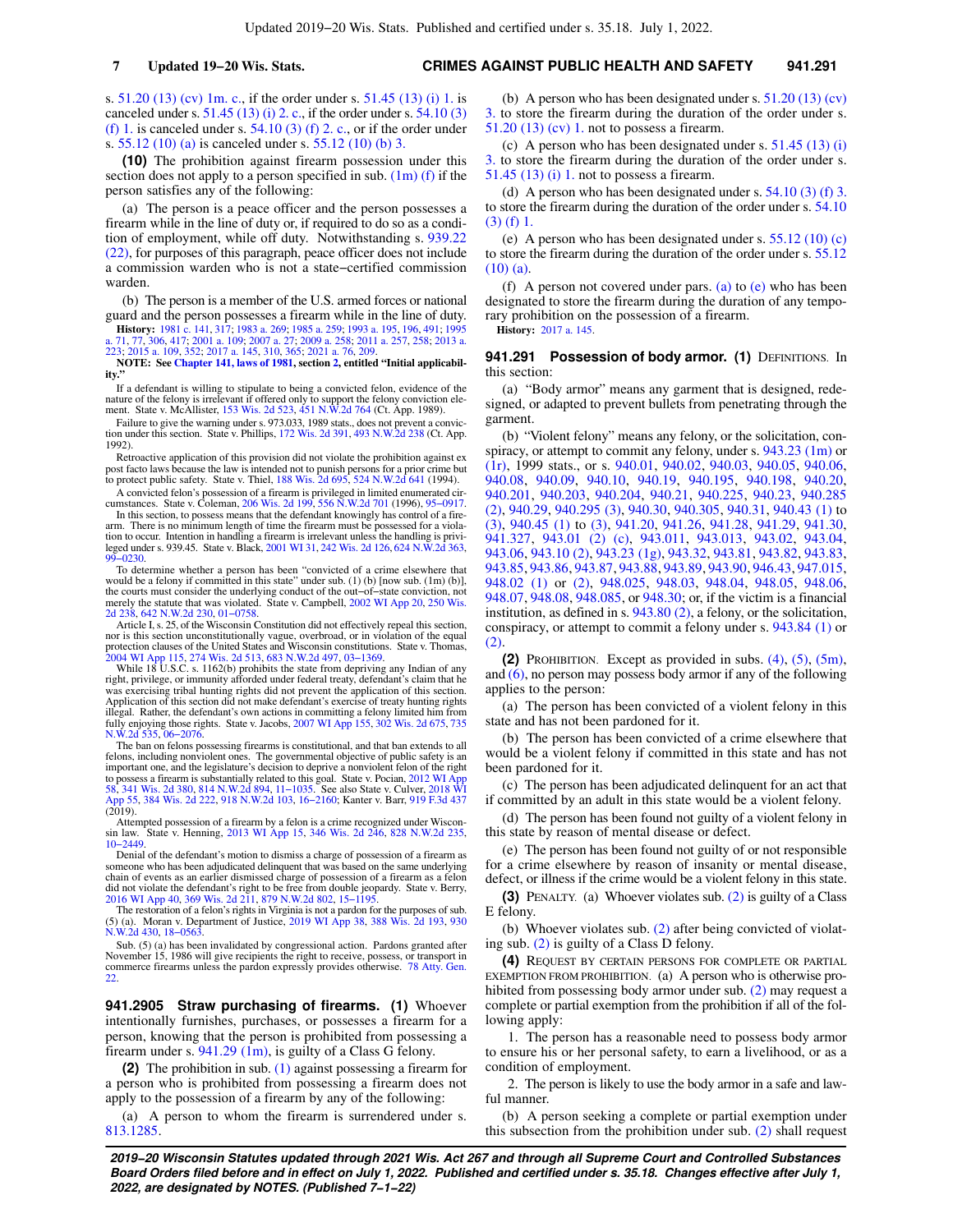# **941.291 CRIMES AGAINST PUBLIC HEALTH AND SAFETY Updated 19−20 Wis. Stats. 8**

the exemption by filing a written motion in the circuit court for the county in which the person will possess the body armor. A person who files a motion under this paragraph shall send a copy of the motion to the district attorney for the county in which the motion is filed. The district attorney shall make a reasonable attempt to contact the county sheriff and, if applicable, the chief of police of a city, village, or town in the county in which the person will possess the body armor for the purpose of informing the sheriff and the chief of police that the person has made a request for an exemption and to solicit from the sheriff and chief of police any information that may be relevant to the criteria specified in par. [\(a\) 1.](https://docs.legis.wisconsin.gov/document/statutes/941.291(4)(a)1.) and [2.](https://docs.legis.wisconsin.gov/document/statutes/941.291(4)(a)2.)

(c) A court deciding whether to grant a request for an exemption made under par. [\(b\)](https://docs.legis.wisconsin.gov/document/statutes/941.291(4)(b)) may deny the request for an exemption, grant a complete exemption from the prohibition, or grant a partial exemption by allowing possession of body armor only under certain specified circumstances or in certain locations or both. In deciding whether a person satisfies the criteria specified in par. [\(a\)](https://docs.legis.wisconsin.gov/document/statutes/941.291(4)(a)1.) [1.](https://docs.legis.wisconsin.gov/document/statutes/941.291(4)(a)1.) and [2.](https://docs.legis.wisconsin.gov/document/statutes/941.291(4)(a)2.) and, if so, whether to grant an exemption, the court shall consider the person's character, including the person's criminal record, the totality of the person's circumstances, and any relevant evidence of the person's character and circumstances, including any relevant evidence submitted by the district attorney who received the copy of the motion under par. [\(b\).](https://docs.legis.wisconsin.gov/document/statutes/941.291(4)(b))

(d) If a court grants a request for an exemption under par. [\(c\),](https://docs.legis.wisconsin.gov/document/statutes/941.291(4)(c)) the court shall issue a written order of exemption to the person who requested the exemption. The exemption is valid only in the county in which the court is located. If the exemption is a partial exemption, the order shall specify the circumstances under which the person may possess body armor, the locations in which the person may possess body armor, or, if applicable, both. The person granted the exemption shall carry a copy of the order of exemption at all times during which he or she is in possession of body armor. The clerk of the circuit court shall send a copy of the order of exemption to the county sheriff and, if applicable, to the chief of police of a city, village, or town in the county in which the person will possess the body armor.

**(5)** EXEMPTION BASED ON REQUEST OF LAW ENFORCEMENT AGENCY FOR CERTAIN WITNESSES AND INFORMERS. A person who is otherwise prohibited from possessing body armor under sub. [\(2\)](https://docs.legis.wisconsin.gov/document/statutes/941.291(2)) may wear body armor if the person is furnishing or has furnished information to a law enforcement agency relating to a possible violation of law or is assisting or has assisted a law enforcement agency in an investigation of a possible violation of law and is wearing the body armor at the request or direction of the law enforcement agency.

**(5m)** EXEMPTION BASED ON REQUEST BY CERTAIN WITNESSES AND INFORMERS. (a) A person who is otherwise prohibited from possessing body armor under sub. [\(2\)](https://docs.legis.wisconsin.gov/document/statutes/941.291(2)) may possess body armor if all of the following apply:

2. The law enforcement agency to which the person is furnishing or has furnished information or to which the person is providing or has provided assistance determines that there is reason to believe that the person may be in danger of suffering death or great bodily harm because he or she is furnishing or has furnished information or because he or she is assisting or has assisted or is assisting in an investigation.

3. The law enforcement agency to which the person is furnishing or has furnished information or to which the person is providing or has provided assistance approves of the person's request to possess body armor under par. [\(b\)](https://docs.legis.wisconsin.gov/document/statutes/941.291(5m)(b)).

(b) A person seeking an exemption under this subsection from the prohibition under sub. [\(2\)](https://docs.legis.wisconsin.gov/document/statutes/941.291(2)) shall request the exemption from the law enforcement agency to which the person is furnishing or has furnished information or to which the person is providing or has provided assistance. The law enforcement agency may deny the request for an exemption, grant a complete exemption from the prohibition, or grant a partial exemption by allowing possession of body armor only under certain specified circumstances or in certain locations or both. If the law enforcement agency grants a request for an exemption under this subsection, it shall keep a written record of the exemption. If the exemption is a partial exemption, the record shall specify the circumstances under which the person may possess body armor, the locations in which the person may possess body armor, or, if applicable, both. A written record relating to an exemption granted by a law enforcement agency under this subsection is not subject to inspection or copying under s. [19.35 \(1\)](https://docs.legis.wisconsin.gov/document/statutes/19.35(1)), except that a written record shall, upon request, be disclosed to another law enforcement agency or a district attorney, if the other law enforcement agency or the district attorney is investigating or prosecuting an alleged violation of sub. [\(2\)](https://docs.legis.wisconsin.gov/document/statutes/941.291(2)) or to the person to whom the exemption was granted.

**(6)** EXEMPTION FROM PROHIBITION FOR CERTAIN PRISONERS. A person who is prohibited from possessing body armor under sub. [\(2\)](https://docs.legis.wisconsin.gov/document/statutes/941.291(2)) may wear body armor if he or she is in the actual custody of a law enforcement officer, as defined in s.  $165.85$  (2) (c), or a correctional officer, as defined in s. [102.475 \(8\) \(a\),](https://docs.legis.wisconsin.gov/document/statutes/102.475(8)(a)) and is wearing the body armor at the request or direction of the law enforcement officer or correctional officer.

**History:** [2001 a. 95;](https://docs.legis.wisconsin.gov/document/acts/2001/95) [2003 a. 321;](https://docs.legis.wisconsin.gov/document/acts/2003/321) [2005 a. 212](https://docs.legis.wisconsin.gov/document/acts/2005/212), [277](https://docs.legis.wisconsin.gov/document/acts/2005/277); [2007 a. 97;](https://docs.legis.wisconsin.gov/document/acts/2007/97) [2021 a. 76,](https://docs.legis.wisconsin.gov/document/acts/2021/76) [209](https://docs.legis.wisconsin.gov/document/acts/2021/209).

**941.292 Possession of a weaponized drone. (1)** In this section, "drone" means a powered, aerial vehicle that does not carry a human operator, uses aerodynamic forces to provide vehicle lift, and can fly autonomously or be piloted remotely. A drone may be expendable or recoverable.

**(2)** Whoever operates any weaponized drone is guilty of a Class H felony. This subsection does not apply to a member of the U.S. armed forces or national guard acting in his or her official capacity.

**History:** [2013 a. 213.](https://docs.legis.wisconsin.gov/document/acts/2013/213)

**941.295 Possession of electric weapon. (1c)** In this section:

(a) "Electric weapon" means any device which is designed, redesigned, used or intended to be used, offensively or defensively, to immobilize or incapacitate persons by the use of electric current.

(b) "Licensee" has the meaning given in s.  $175.60$  (1) (d).

(c) "Out−of−state licensee" has the meaning given in s. [175.60](https://docs.legis.wisconsin.gov/document/statutes/175.60(1)(g))  $(1)$   $(g)$ .

**(1m)** Whoever sells, transports, manufactures, possesses or goes armed with any electric weapon is guilty of a Class H felony.

**(2)** Subsection [\(1m\)](https://docs.legis.wisconsin.gov/document/statutes/941.295(1m)) does not apply to any of the following:

(a) Any peace officer. Notwithstanding s. [939.22 \(22\),](https://docs.legis.wisconsin.gov/document/statutes/939.22(22)) for purposes of this paragraph, peace officer does not include a commission warden who is not a state−certified commission warden.

(b) Any armed forces or national guard personnel while on official duty.

(c) Any corrections personnel in a county or in the department of corrections while on official duty.

(d) Any manufacturer or seller of electric weapons, unless the manufacturer or seller engages in the conduct described in sub. [\(1m\)](https://docs.legis.wisconsin.gov/document/statutes/941.295(1m)) with the intent to provide an electric weapon to someone other than one of the following:

1. A person specified in pars. [\(a\)](https://docs.legis.wisconsin.gov/document/statutes/941.295(2)(a)) to [\(c\)](https://docs.legis.wisconsin.gov/document/statutes/941.295(2)(c)), a person specified in sub. [\(2g\) \(c\)](https://docs.legis.wisconsin.gov/document/statutes/941.295(2g)(c)), a licensee, or an out−of−state licensee.

2. A person for use in his or her dwelling or place of business or on land that he or she owns, leases, or legally occupies.

(e) Any common carrier transporting electric weapons.

**(2g)** The prohibition in sub. [\(1m\)](https://docs.legis.wisconsin.gov/document/statutes/941.295(1m)) on possessing or going armed with an electric weapon does not apply to any of the following:

(a) A licensee or an out−of−state licensee.

(b) An individual who goes armed with an electric weapon in his or her own dwelling or place of business or on land that he or she owns, leases, or legally occupies.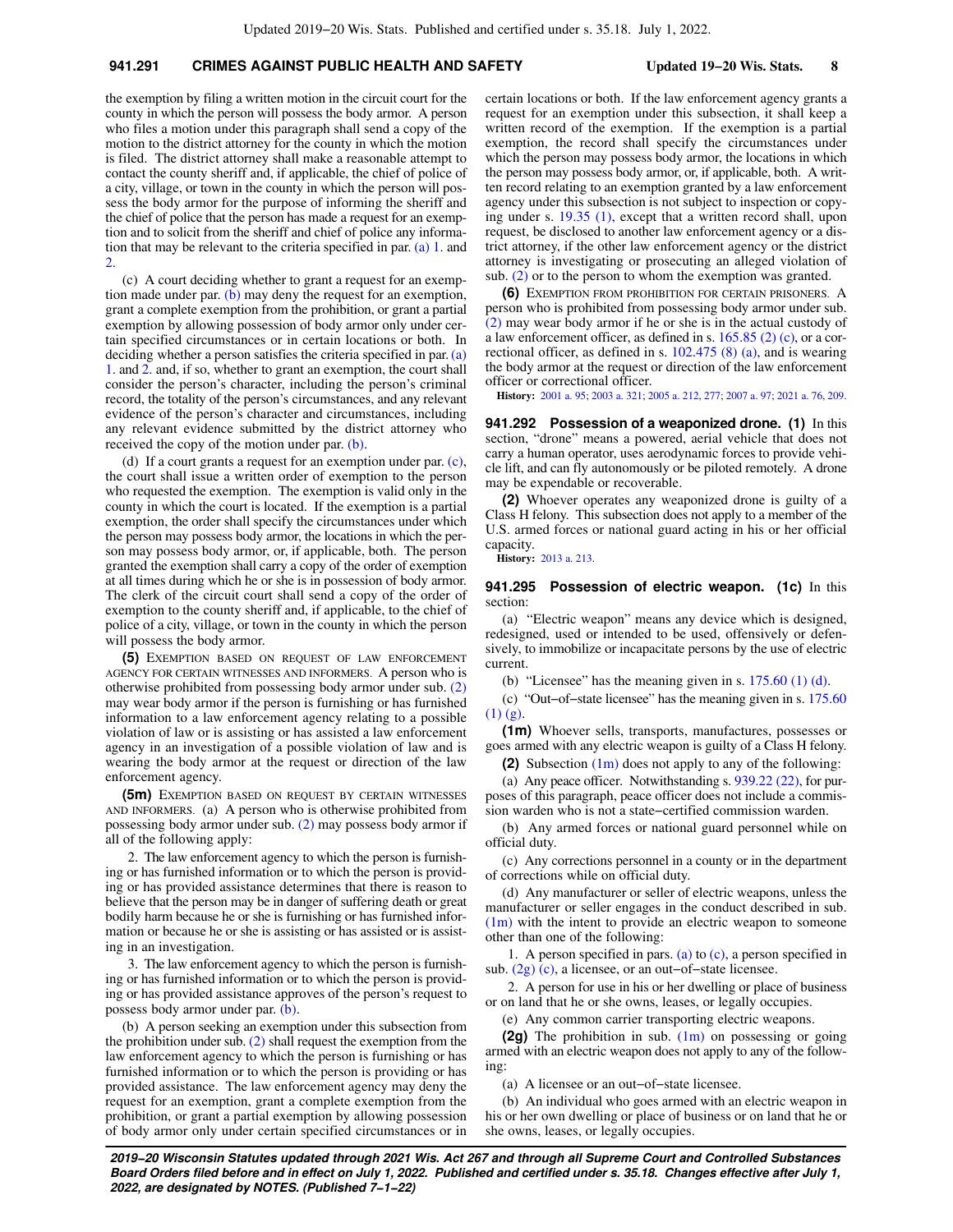## **9 Updated 19−20 Wis. Stats. CRIMES AGAINST PUBLIC HEALTH AND SAFETY 941.299**

(c) An individual who has a license or permit issued under s. [440.26,](https://docs.legis.wisconsin.gov/document/statutes/440.26) who is on official duty, and who may carry a firearm under rules promulgated under s. [440.26 \(3m\)](https://docs.legis.wisconsin.gov/document/statutes/440.26(3m)).

**(2r)** The prohibition in sub. [\(1m\)](https://docs.legis.wisconsin.gov/document/statutes/941.295(1m)) on transporting an electric weapon does not apply to any of the following:

(a) A licensee or an out−of−state licensee.

(b) An individual who is not a licensee or an out−of−state licensee who transports an electric weapon if the electric weapon is enclosed within a carrying case.

**(3)** During the first 30 days after May 7, 1982, the electric weapons may be surrendered to any peace officer. Peace officers shall forward electric weapons to the crime laboratories if the retention of those weapons is not necessary for criminal prosecution purposes.

**History:** [1981 c. 348;](https://docs.legis.wisconsin.gov/document/acts/1981/348) [1985 a. 29](https://docs.legis.wisconsin.gov/document/acts/1985/29) s. [3200 \(35\)](https://docs.legis.wisconsin.gov/document/acts/1985/29,%20s.%203200); [1989 a. 31,](https://docs.legis.wisconsin.gov/document/acts/1989/31) [56](https://docs.legis.wisconsin.gov/document/acts/1989/56); [2001 a. 109;](https://docs.legis.wisconsin.gov/document/acts/2001/109) [2007](https://docs.legis.wisconsin.gov/document/acts/2007/27) [a. 27](https://docs.legis.wisconsin.gov/document/acts/2007/27), [128](https://docs.legis.wisconsin.gov/document/acts/2007/128); [2011 a. 35](https://docs.legis.wisconsin.gov/document/acts/2011/35); [2019 a. 87.](https://docs.legis.wisconsin.gov/document/acts/2019/87)

### **941.296 Use or possession of a handgun and an armor−piercing bullet during crime. (1)** In this section:

(a) "Armor−piercing bullet" means a bullet meeting any of the following criteria: any projectile or projectile core that may be fired from any handgun and that is constructed entirely, excluding the presence of traces of other substances, from one or a combination of tungsten alloys, steel, iron, brass, bronze, beryllium copper or depleted uranium.

(b) "Handgun" has the meaning given in s. [175.35 \(1\) \(b\).](https://docs.legis.wisconsin.gov/document/statutes/175.35(1)(b))

**(2)** Whoever uses or possesses a handgun during the commission of a crime under chs. [939](https://docs.legis.wisconsin.gov/document/statutes/ch.%20939) to [948](https://docs.legis.wisconsin.gov/document/statutes/ch.%20948) or [961](https://docs.legis.wisconsin.gov/document/statutes/ch.%20961) is guilty of a Class H felony under any of the following circumstances.

(a) The handgun is loaded with an armor−piercing bullet or a projectile or projectile core that may be fired from the handgun with a muzzle velocity of 1,500 feet per second or greater.

(b) The person possesses an armor−piercing bullet capable of being fired from the handgun.

**History:** [1993 a. 98;](https://docs.legis.wisconsin.gov/document/acts/1993/98) [1995 a. 448;](https://docs.legis.wisconsin.gov/document/acts/1995/448) [2001 a. 109](https://docs.legis.wisconsin.gov/document/acts/2001/109).

**941.2965 Restrictions on use of facsimile firearms. (1)** In this section, "facsimile firearm" means any replica, toy, starter pistol or other object that bears a reasonable resemblance to or that reasonably can be perceived to be an actual firearm. "Facsimile firearm" does not include any actual firearm.

**(2)** No person may carry or display a facsimile firearm in a manner that could reasonably be expected to alarm, intimidate, threaten or terrify another person. Whoever violates this section is subject to a Class C forfeiture.

**(3)** Subsection [\(2\)](https://docs.legis.wisconsin.gov/document/statutes/941.2965(2)) does not apply to any of the following:

(a) Any peace officer acting in the discharge of his or her official duties. Notwithstanding s. [939.22 \(22\),](https://docs.legis.wisconsin.gov/document/statutes/939.22(22)) this paragraph does not apply to a commission warden.

(b) Any person engaged in military activities, sponsored by the state or federal government, acting in the discharge of his or her official duties.

(c) Any person who is on his or her own real property, in his or her own home or at his or her own fixed place of business.

(d) Any person who is on real property and acting with the consent of the owner of that property.

**History:** [1993 a. 191](https://docs.legis.wisconsin.gov/document/acts/1993/191); [1993 a. 491](https://docs.legis.wisconsin.gov/document/acts/1993/491) s. [262;](https://docs.legis.wisconsin.gov/document/acts/1993/491,%20s.%20262) Stats. 1993 s. 941.2965; [2007 a. 27.](https://docs.legis.wisconsin.gov/document/acts/2007/27)

**941.297 Sale or distribution of imitation firearms. (1)** In this section, "look−alike firearm" means any imitation of any original firearm that was manufactured, designed and produced after December 31, 1897, including and limited to toy guns, water guns, replica nonguns, and air−soft guns firing nonmetallic projectiles. "Look−alike firearm" does not include any imitation, nonfiring, collector replica of an antique firearm developed prior to 1898, or any traditional beebee, paint−ball or pellet−firing air gun that expels a projectile through the force of air pressure.

**(2)** Beginning November 1, 1992, no person may sell or distribute any look−alike firearm. Whoever violates this subsection is subject to a Class A forfeiture.

**(3)** This section does not apply to the sale or distribution of a look−alike firearm that complies with the marking or waiver requirements under [15 USC 5001](https://docs.legis.wisconsin.gov/document/usc/15%20USC%205001) (b).

**History:** [1991 a. 155.](https://docs.legis.wisconsin.gov/document/acts/1991/155)

**941.298 Firearm silencers. (1)** In this section, "firearm silencer" means any device for silencing, muffling or diminishing the report of a portable firearm, including any combination of parts, designed or redesigned, and intended for use in assembling or fabricating such a device, and any part intended only for use in that assembly or fabrication.

**(2)** Whoever sells, delivers or possesses a firearm silencer is guilty of a Class H felony.

**(3)** Subsection [\(2\)](https://docs.legis.wisconsin.gov/document/statutes/941.298(2)) does not apply to sales or deliveries of firearm silencers to or possession of firearm silencers by any of the following:

(a) Any peace officer who is acting in compliance with the written policies of the officer's department or agency. This paragraph does not apply to any officer whose department or agency does not have such a policy. Notwithstanding s. [939.22 \(22\)](https://docs.legis.wisconsin.gov/document/statutes/939.22(22)), this paragraph does not apply to a commission warden.

(b) Any armed forces or national guard personnel, while in the line of duty.

(c) Any person who has complied with the licensing and registration requirements under [26 USC 5801](https://docs.legis.wisconsin.gov/document/usc/26%20USC%205801) to [5872](https://docs.legis.wisconsin.gov/document/usc/26%20USC%205872).

**History:** [1991 a. 39](https://docs.legis.wisconsin.gov/document/acts/1991/39); [2001 a. 109;](https://docs.legis.wisconsin.gov/document/acts/2001/109) [2007 a. 27.](https://docs.legis.wisconsin.gov/document/acts/2007/27)<br>Silencers are not "arms" for the purposes of the 2nd amendment. The prohibition<br>on possession of a silencer under this section does not impose a burden on conduct falling within the scope of the 2nd amendment's guarantee and therefore is not uncon-stitutional. State v. Barrett, [2020 WI App 13,](https://docs.legis.wisconsin.gov/document/courts/2020%20WI%20App%2013) [391 Wis. 2d 283,](https://docs.legis.wisconsin.gov/document/courts/391%20Wis.%202d%20283) [941 N.W.2d 866](https://docs.legis.wisconsin.gov/document/courts/941%20N.W.2d%20866), [18−2324.](https://docs.legis.wisconsin.gov/document/wicourtofappeals/18-2324)

**941.299 Restrictions on the use of laser pointers. (1)** In this section:

(a) "Correctional officer" has the meaning given in s. [941.237](https://docs.legis.wisconsin.gov/document/statutes/941.237(1)(b)) [\(1\) \(b\)](https://docs.legis.wisconsin.gov/document/statutes/941.237(1)(b)).

(b) "Laser pointer" means a hand−held device that uses light amplification by stimulated emission of radiation to emit a beam of light that is visible to the human eye.

(c) "Law enforcement officer" means a Wisconsin law enforcement officer, as defined in s. [175.46 \(1\) \(g\)](https://docs.legis.wisconsin.gov/document/statutes/175.46(1)(g)), or a federal law enforcement officer, as defined in s. [175.40 \(7\) \(a\) 1.](https://docs.legis.wisconsin.gov/document/statutes/175.40(7)(a)1.)

**(2)** No person may do any of the following:

(a) Intentionally direct a beam of light from a laser pointer at any part of the body of a correctional officer, law enforcement officer, or commission warden without the officer's consent, if the person knows or has reason to know that the victim is a correctional officer, law enforcement officer, or commission warden who is acting in an official capacity.

(b) Intentionally and for no legitimate purpose direct a beam of light from a laser pointer at any part of the body of any human being.

(c) Intentionally direct a beam of light from a laser pointer in a manner that could reasonably be expected to alarm, intimidate, threaten or terrify another person.

(d) Intentionally direct a beam of light from a laser pointer in a manner that, under the circumstances, tends to disrupt any public or private event or create or provoke a disturbance.

**(3)** (a) Whoever violates sub. [\(2\) \(a\)](https://docs.legis.wisconsin.gov/document/statutes/941.299(2)(a)) is guilty of a Class B misdemeanor.

(b) Whoever violates sub.  $(2)$  (b),  $(c)$  or  $(d)$  is subject to a Class B forfeiture.

(c) A person may be charged with a violation of sub. [\(2\) \(a\)](https://docs.legis.wisconsin.gov/document/statutes/941.299(2)(a)) or [\(b\)](https://docs.legis.wisconsin.gov/document/statutes/941.299(2)(b)) or both for an act involving the same victim. If the person is charged with violating both sub.  $(2)$  (a) and [\(b\)](https://docs.legis.wisconsin.gov/document/statutes/941.299(2)(b)) with respect to the same victim, the charges shall be joined. If the person is found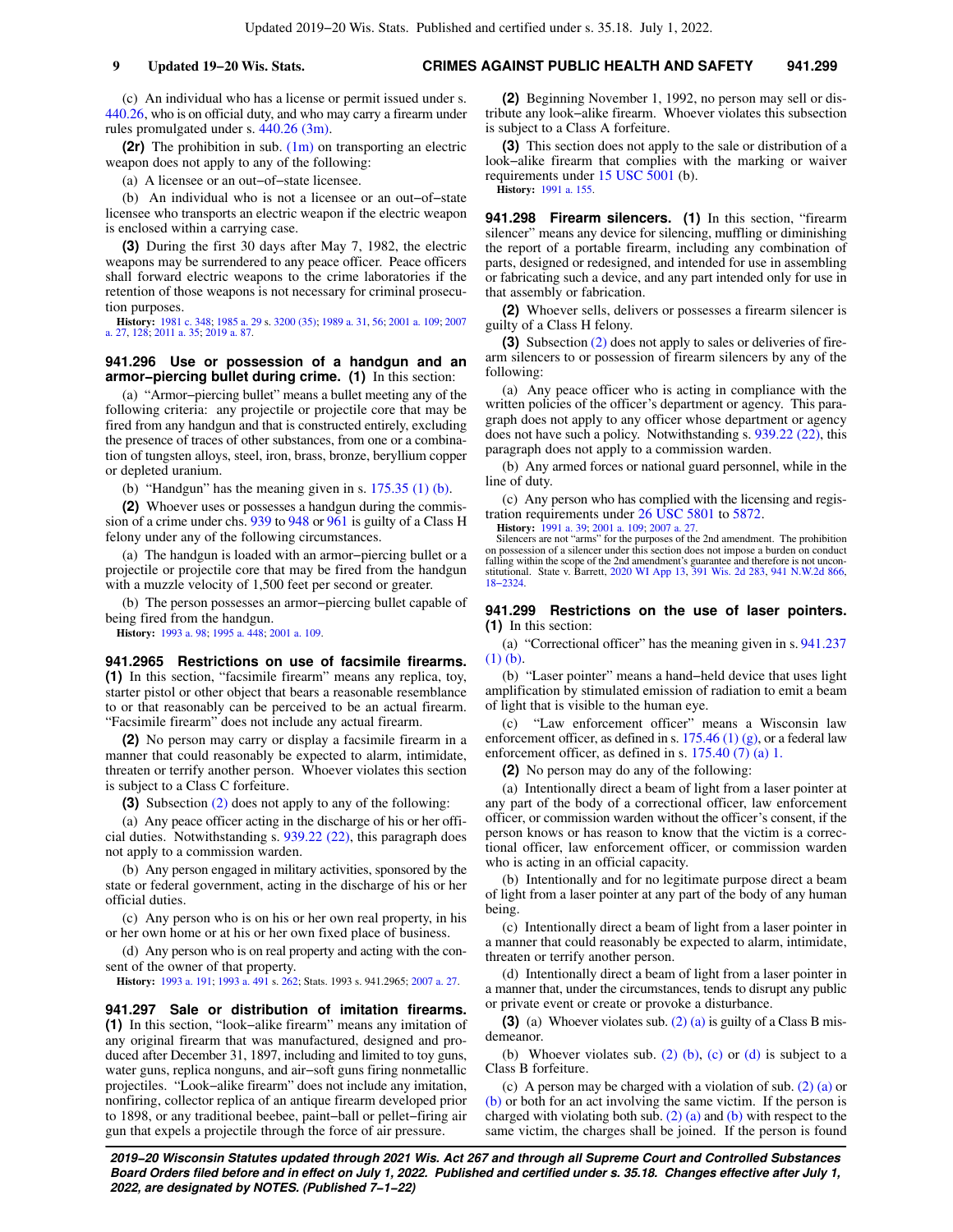## **941.299 CRIMES AGAINST PUBLIC HEALTH AND SAFETY Updated 19−20 Wis. Stats. 10**

guilty of both sub.  $(2)$  (a) and [\(b\)](https://docs.legis.wisconsin.gov/document/statutes/941.299(2)(b)) for an act involving the same victim, the charge under sub. [\(2\) \(b\)](https://docs.legis.wisconsin.gov/document/statutes/941.299(2)(b)) shall be dismissed and the person may be sentenced only under sub. [\(2\) \(a\).](https://docs.legis.wisconsin.gov/document/statutes/941.299(2)(a))

**History:** [1999 a. 157](https://docs.legis.wisconsin.gov/document/acts/1999/157); [2007 a. 27.](https://docs.legis.wisconsin.gov/document/acts/2007/27)

#### SUBCHAPTER IV

# OTHER DANGEROUS INSTRUMENTALITIES AND PRACTICES

941.30 Recklessly endangering safety. (1) FIRST-DEGREE RECKLESSLY ENDANGERING SAFETY. Whoever recklessly endangers another's safety under circumstances which show utter disregard for human life is guilty of a Class F felony.

**(2)** SECOND−DEGREE RECKLESSLY ENDANGERING SAFETY. Whoever recklessly endangers another's safety is guilty of a Class G felony.

**History:** [1987 a. 399](https://docs.legis.wisconsin.gov/document/acts/1987/399); [2001 a. 109](https://docs.legis.wisconsin.gov/document/acts/2001/109).

**Judicial Council Note, 1988:** Sub. (1) is analogous to the prior offense of endangering safety by conduct regardless of life. Sub. (2) is new. It creates the offense of endangering safety by criminal reckless-

ness. See s. 939.24 and the NOTE thereto. [Bill 191−S]

A bomb scare under s. 947.015 is not a lesser included crime of recklessly endan-gering safety. State v. Van Ark, [62 Wis. 2d 155,](https://docs.legis.wisconsin.gov/document/courts/62%20Wis.%202d%20155) [215 N.W.2d 41](https://docs.legis.wisconsin.gov/document/courts/215%20N.W.2d%2041) (1974).

Section 941.30 is a lesser included offense of s. 940.01, 1st−degree homicide. State v. Weeks, [165 Wis. 2d 200](https://docs.legis.wisconsin.gov/document/courts/165%20Wis.%202d%20200), [477 N.W.2d 642](https://docs.legis.wisconsin.gov/document/courts/477%20N.W.2d%20642) (Ct. App. 1991).

A conviction under sub. (1) was proper when the defendant desisted from an attack but showed no regard for the victim's life or safety during the attack. State v. Holtz, [173 Wis. 2d 515,](https://docs.legis.wisconsin.gov/document/courts/173%20Wis.%202d%20515) [496 N.W.2d 668](https://docs.legis.wisconsin.gov/document/courts/496%20N.W.2d%20668) (Ct. App. 1992).

**941.31 Possession of explosives. (1)** Whoever makes, buys, transports, possesses, or transfers any explosive compound or offers to do the same, either with intent to use such explosive to commit a crime or knowing that another intends to use it to commit a crime, is guilty of a Class F felony.

**(2)** (a) In this subsection, "improvised explosive device" means a destructive explosive device capable of causing bodily harm, great bodily harm, death or property damage; with some type of explosive material and a means of detonating the explosive material, directly, remotely, or with a timer either present or readily capable of being inserted or attached; which may include a pipe or similar casing, with the ends of the pipe or casing capped, plugged or crimped, and a fuse or similar object sticking out of the pipe or casing; and made by a person not engaged in the legitimate manufacture or legitimate use of explosives, or otherwise authorized by law to do so. "Improvised explosive device" does not include ammunition for any rifle, pistol or shotgun.

(b) Whoever makes, buys, sells, transports, possesses, uses or transfers any improvised explosive device, or possesses materials or components with intent to assemble any improvised explosive device, is guilty of a Class H felony.

(c) This subsection does not apply to the transportation, possession, use, or transfer of any improvised explosive device by any armed forces or national guard personnel or to any peace officer in the line of duty or as part of a duty−related function or exercise. The restriction on transportation in this subsection does not apply to common carriers. Notwithstanding s. [939.22 \(22\)](https://docs.legis.wisconsin.gov/document/statutes/939.22(22)), this paragraph does not apply to a commission warden.<br>**History:** 1977 c. 173; 1987 a. 234; 1999 a. 32; 2001 a. 109; 2007 a. 27.

**History:** [1977 c. 173](https://docs.legis.wisconsin.gov/document/acts/1977/173); [1987 a. 234](https://docs.legis.wisconsin.gov/document/acts/1987/234); [1999 a. 32](https://docs.legis.wisconsin.gov/document/acts/1999/32); [2001 a. 109;](https://docs.legis.wisconsin.gov/document/acts/2001/109) [2007 a. 27](https://docs.legis.wisconsin.gov/document/acts/2007/27).

Sub. (1) is not unconstitutionally vague. An explosive is any chemical compound, mixture, or device, the primary purpose of which is to function by explosion. An explosion is a substantially instantaneous release of both g

The court applied a dictionary definition of explosive material as "a substance that on ignition by heat, impact, friction, or detonation undergoes very rapid decomposition (as combustion) with the production of heat and the formation of more stable products (as gases) which exert tremendous pressure as they expand at the high tem-perature produced" in finding methyl ethyl ketone, commonly known as acetone, is an explosive material under sub. (2) (a). State v. Strong, [2011 WI App 43,](https://docs.legis.wisconsin.gov/document/courts/2011%20WI%20App%2043) [332 Wis.](https://docs.legis.wisconsin.gov/document/courts/332%20Wis.%202d%20554) [2d 554](https://docs.legis.wisconsin.gov/document/courts/332%20Wis.%202d%20554), [796 N.W.2d 438,](https://docs.legis.wisconsin.gov/document/courts/796%20N.W.2d%20438) [10−1798.](https://docs.legis.wisconsin.gov/document/wicourtofappeals/10-1798)

A device qualifies as an improvised explosive under sub. (2) (a) even if it lacks a functioning detonator as long as a means of detonation can be readily inserted or attached. The defendant's devices met this requirement because the detonators could

have been made operable with the insertion of two readily available parts. State v. Strong, [2011 WI App 43](https://docs.legis.wisconsin.gov/document/courts/2011%20WI%20App%2043), [332 Wis. 2d 554,](https://docs.legis.wisconsin.gov/document/courts/332%20Wis.%202d%20554) [796 N.W.2d 438](https://docs.legis.wisconsin.gov/document/courts/796%20N.W.2d%20438), [10−1798.](https://docs.legis.wisconsin.gov/document/wicourtofappeals/10-1798)

### **941.315 Possession, distribution or delivery of nitrous oxide. (1)** In this section:

(a) "Deliver" or "delivery" means the actual, constructive or attempted transfer of nitrous oxide or a substance containing nitrous oxide from one person to another.

(b) "Distribute" means to deliver, other than by administering.

**(2)** Whoever does any of the following is guilty of a Class A misdemeanor:

(a) Possesses nitrous oxide or a substance containing nitrous oxide with the intent to inhale the nitrous oxide.

(b) Intentionally or otherwise inhales nitrous oxide.

**(3)** Whoever does any of the following is guilty of a Class H felony:

(a) Distributes or delivers, or possesses with intent to distribute or deliver, nitrous oxide to a person who has not attained the age of 21.

(b) Distributes or delivers, or possesses with intent to distribute or deliver, nitrous oxide or a substance containing nitrous oxide to a person aged 21 years or older knowing or having reason to know that the person will use the nitrous oxide in violation of sub. [\(2\).](https://docs.legis.wisconsin.gov/document/statutes/941.315(2))

(c) Distributes or delivers to a person aged 21 years or older any object used, designed for use or primarily intended for use in inhaling nitrous oxide at the same time that he or she distributes or delivers nitrous oxide or a substance containing nitrous oxide to the person.

**(5)** (a) Subsection [\(2\)](https://docs.legis.wisconsin.gov/document/statutes/941.315(2)) does not apply to a person to whom nitrous oxide is administered for the purpose of providing medical or dental care, if the nitrous oxide is administered by a physician or dentist or at the direction or under the supervision of a physician or dentist.

(b) Subsection [\(3\)](https://docs.legis.wisconsin.gov/document/statutes/941.315(3)) does not apply to the administration of nitrous oxide by a physician or dentist, or by another person at the direction or under the supervision of a physician or dentist, for the purpose of providing medical or dental care.

(c) Subsection [\(3\) \(c\)](https://docs.legis.wisconsin.gov/document/statutes/941.315(3)(c)) does not apply to the sale to a hospital, health care clinic or other health care organization or to a physician or dentist of any object used, designed for use or primarily intended for use in administering nitrous oxide for the purpose of providing medical or dental care.

**History:** [1997 a. 336;](https://docs.legis.wisconsin.gov/document/acts/1997/336) [2001 a. 109](https://docs.legis.wisconsin.gov/document/acts/2001/109).

#### **941.316 Abuse of hazardous substance. (1)** In this section:

(a) "Abuse" means to ingest, inhale, or otherwise introduce into the human body a hazardous substance in a manner that does not comply with any cautionary labeling that is required for the hazardous substance under s. [100.37](https://docs.legis.wisconsin.gov/document/statutes/100.37) or under federal law, or in a manner that is not intended by the manufacturer of the hazardous substance, and that is intended to induce intoxication or elation, to stupefy the central nervous system, or to change the human audio, visual, or mental processes.

(b) "Distribute" means to transfer a hazardous substance from one person to another.

(c) "Hazardous substance" has the meaning given in s. [100.37](https://docs.legis.wisconsin.gov/document/statutes/100.37(1)(c)) [\(1\) \(c\).](https://docs.legis.wisconsin.gov/document/statutes/100.37(1)(c)) "Hazardous substance" also includes any substance or mixture of substances that has the capacity to produce personal injury or illness to a person who abuses the substance and includes any household product, as defined in s. [941.327 \(1\) \(e\),](https://docs.legis.wisconsin.gov/document/statutes/941.327(1)(e)) or any mixture of household products, as defined in s. [941.327 \(1\) \(e\).](https://docs.legis.wisconsin.gov/document/statutes/941.327(1)(e))

**(2)** Whoever does any of the following is guilty of a Class A misdemeanor:

(a) Possesses a hazardous substance with the intent to abuse the hazardous substance.

(b) Intentionally abuses a hazardous substance.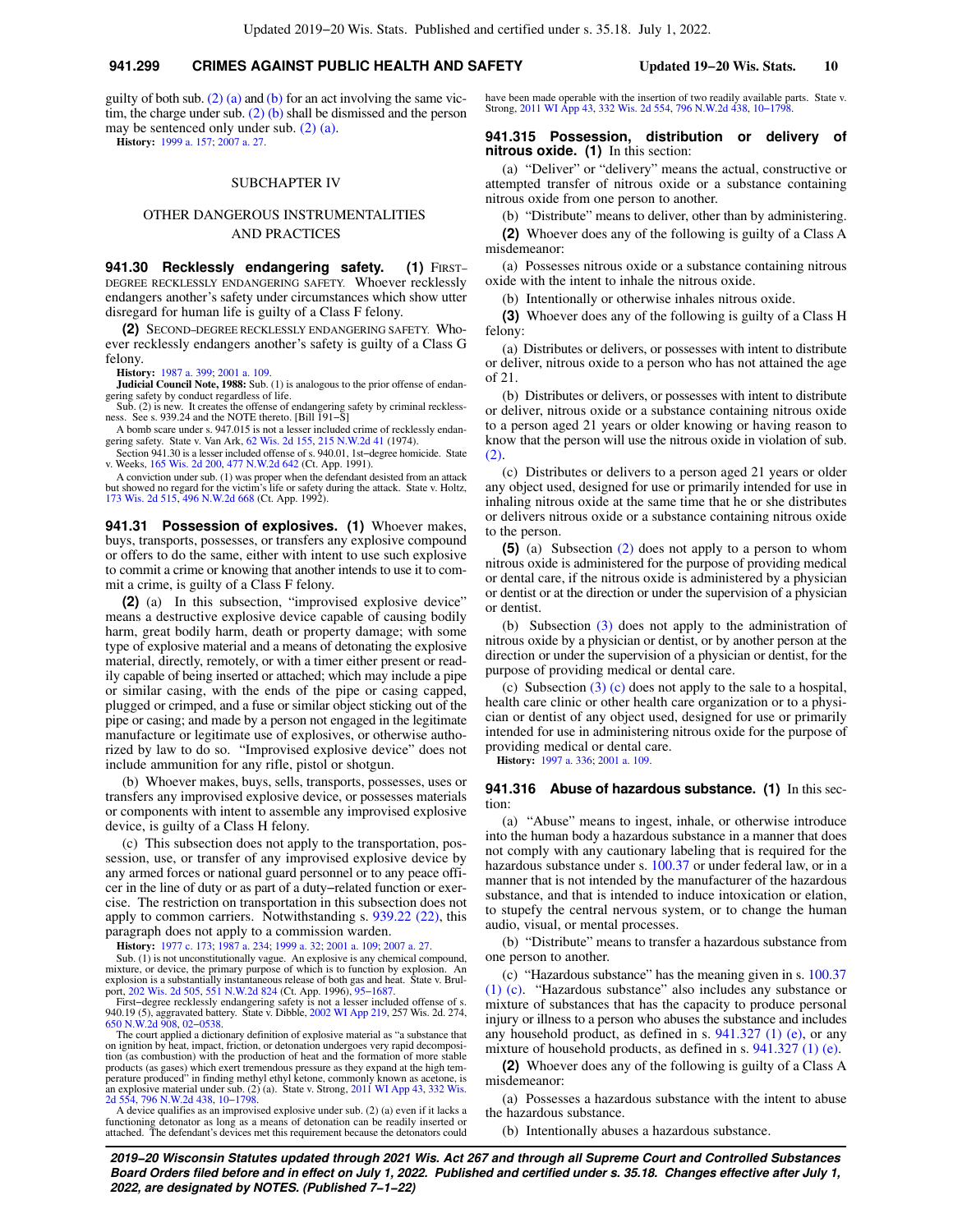**(3)** Whoever distributes, or possesses with intent to distribute, a hazardous substance, knowing or having reason to know that the hazardous substance will be abused, is guilty of a Class I felony.

**(4)** Subsection [\(2\)](https://docs.legis.wisconsin.gov/document/statutes/941.316(2)) does not apply to a person who possesses or uses the hazardous substance if the substance is obtained from, or pursuant to a valid prescription or order of, a practitioner, as defined in s. [961.01 \(19\),](https://docs.legis.wisconsin.gov/document/statutes/961.01(19)) while acting in the course of professional practice.

**(5)** Subsection [\(3\)](https://docs.legis.wisconsin.gov/document/statutes/941.316(3)) does not apply to a person who distributes a hazardous substance in an ordinary course of business. **History:** [2005 a. 44.](https://docs.legis.wisconsin.gov/document/acts/2005/44)

**941.32 Administering dangerous or stupefying drug.** Whoever administers to another or causes another to take any poisonous, stupefying, overpowering, narcotic or anesthetic substance with intent thereby to facilitate the commission of a crime is guilty of a Class F felony.

**History:** [1977 c. 173](https://docs.legis.wisconsin.gov/document/acts/1977/173); [2001 a. 109](https://docs.legis.wisconsin.gov/document/acts/2001/109).

**941.325 Placing foreign objects in edibles.** Whoever places objects, drugs or other substances in candy or other liquid or solid edibles with the intent to cause bodily harm to another person is guilty of a Class I felony.

**History:** [1971 c. 72;](https://docs.legis.wisconsin.gov/document/acts/1971/72) [1977 c. 173;](https://docs.legis.wisconsin.gov/document/acts/1977/173) [1995 a. 410](https://docs.legis.wisconsin.gov/document/acts/1995/410); [2001 a. 109.](https://docs.legis.wisconsin.gov/document/acts/2001/109)

"Edibles" includes solids and liquids. State v. Timm, [163 Wis. 2d 894,](https://docs.legis.wisconsin.gov/document/courts/163%20Wis.%202d%20894) [472 N.W.2d](https://docs.legis.wisconsin.gov/document/courts/472%20N.W.2d%20593) [593](https://docs.legis.wisconsin.gov/document/courts/472%20N.W.2d%20593) (Ct. App. 1991).

### **941.327 Tampering with household products. (1)** In this section:

(a) "Cosmetic" means articles intended to be rubbed, poured, sprinkled or sprayed on, introduced into or otherwise applied to the human body or any part thereof for cleansing, beautifying, promoting attractiveness or altering the appearance; and articles intended for use as a component of any such articles. "Cosmetic" does not include soap.

(b) "Device" means an instrument, apparatus, implement, machine, contrivance, implant, in vitro reagent or other similar or related article, including any component, part or accessory which is recognized in the official national formulary, or the United States Pharmacopeia, or any supplement to them; intended for use in the diagnosis of disease or other conditions, or in the cure, mitigation, treatment or prevention of disease, in persons or other animals; or intended to affect the structure or any function of the body of persons or other animals; and which does not achieve any of its principal intended purposes through chemical action within or on the body of persons or other animals and which is not dependent upon being metabolized for the achievement of any of its principal intended purposes.

(c) "Drug" has the meaning described in s. [450.01 \(10\),](https://docs.legis.wisconsin.gov/document/statutes/450.01(10)) but does not include a prescription drug.

(d) "Food" has the meaning described in s. [97.01 \(6\)](https://docs.legis.wisconsin.gov/document/statutes/97.01(6)).

(e) "Household product" means any food, drug, device or cosmetic or any article, product or commodity of any kind or class which is customarily produced or distributed for sale through retail sales agencies or instrumentalities for consumption by individuals, or use by individuals for purposes of personal care or in the performance of services ordinarily rendered within the household, and which usually is consumed or expended in the course of that consumption or use.

(f) "Label" means a written, printed or graphic matter upon the immediate container of any household product.

(g) "Labeling" means all labels and other written, printed or graphic matter upon any household product or any of its containers or wrappers or accompanying any household product.

(h) "Prescription drug" has the meaning described in s. [450.01](https://docs.legis.wisconsin.gov/document/statutes/450.01(20)) [\(20\).](https://docs.legis.wisconsin.gov/document/statutes/450.01(20))

**(2)** (a) Whoever, with intent to kill, injure or otherwise endanger the health or safety of any person or to cause significant injury or damage to the business of any person or entity, does either of the following may be punished under par.  $(b)$ :

1. Tampers with any household product and thereby taints the product.

2. Tampers with any household product or its container and thereby renders the labeling of the product or its container materially false or misleading.

(b) 1. Except as provided in subds. [2.](https://docs.legis.wisconsin.gov/document/statutes/941.327(2)(b)2.) to [4.](https://docs.legis.wisconsin.gov/document/statutes/941.327(2)(b)4.), a person violating par. [\(a\)](https://docs.legis.wisconsin.gov/document/statutes/941.327(2)(a)) is guilty of a Class I felony.

2. If the act under par.  $(a)$  creates a high probability of great bodily harm to another, a person violating par. [\(a\)](https://docs.legis.wisconsin.gov/document/statutes/941.327(2)(a)) is guilty of a Class H felony.

3. If the act under par. [\(a\)](https://docs.legis.wisconsin.gov/document/statutes/941.327(2)(a)) causes great bodily harm to another, a person violating par. [\(a\)](https://docs.legis.wisconsin.gov/document/statutes/941.327(2)(a)) is guilty of a Class F felony.

4. If the act under par.  $(a)$  causes death to another, a person is guilty of a Class C felony.

**(3)** Whoever intentionally imparts or conveys false information, knowing the information to be false, concerning an act or attempted act which, if true, would constitute a violation of sub. [\(2\)](https://docs.legis.wisconsin.gov/document/statutes/941.327(2)) is guilty of a Class I felony.

**History:** [1987 a. 90](https://docs.legis.wisconsin.gov/document/acts/1987/90); [2001 a. 109.](https://docs.legis.wisconsin.gov/document/acts/2001/109)

**941.33 Intentional destruction of vaccine or drug. (1)** Whoever destroys, handles, stores, or treats a vaccine, drug, or any other biologic product used as a therapeutic treatment with intent to render the vaccine, drug, or product unsafe, tainted, spoiled, ineffective, or otherwise unusable is guilty of a Class I felony.

**(2)** Subsection [\(1\)](https://docs.legis.wisconsin.gov/document/statutes/941.33(1)) does not apply to the disposal of expired or recalled vaccines, drugs, or other products.

**History:** [2021 a. 120.](https://docs.legis.wisconsin.gov/document/acts/2021/120)

**941.34 Fluoroscopic shoe−fitting machines.** Whoever uses, or possesses or controls with intent to so use, any fluoroscopic or X−ray machine for the purpose of shoe−fitting or attempting to fit shoes, or who knowingly permits such machine, whether in use or not, to remain on his or her premises, is subject to a Class B forfeiture. Each day of such use, possession or control shall constitute a separate violation of this section.

**History:** [1977 c. 173.](https://docs.legis.wisconsin.gov/document/acts/1977/173)

**941.35 Emergency telephone calls. (1)** As used in this section:

(a) "Emergency" means a situation in which property or human life are in jeopardy and the prompt summoning of aid is essential.

(b) "Party line" means a subscriber's line telephone circuit, consisting of 2 or more main telephone stations connected therewith, each station with a distinctive ring or telephone number.

**(2)** Whoever intentionally refuses to yield or surrender the use of a party line to another person immediately upon being informed by such other person that he or she wants to report a fire or summon police, medical or other aid in case of emergency, is subject to a Class B forfeiture.

**(3)** Whoever intentionally asks for or requests the use of a party line on the pretext that an emergency exists, knowing that no emergency in fact exists, is subject to a Class B forfeiture.

**(4)** Every telephone directory printed and distributed to the general public shall contain a notice prominently printed and displayed in bold−faced type, stating in substance the conduct prohibited by this section, and to be preceded by the word "Warning". This subsection does not apply to directories distributed solely for business advertising purposes, commonly known as classified directories.

**History:** [1977 c. 173;](https://docs.legis.wisconsin.gov/document/acts/1977/173) [1983 a. 189](https://docs.legis.wisconsin.gov/document/acts/1983/189), [192](https://docs.legis.wisconsin.gov/document/acts/1983/192).

**941.36 Fraudulent tapping of electric wires or gas or water meters or pipes. (1)** Whoever, without permission and for the purpose of obtaining electrical current, gas or water with intent to defraud any vendor of electricity, gas or water by doing any of the following, is guilty of a Class C misdemeanor:

(a) Connects or causes to be connected by wire or any other device with the wire, cables or conductors of any such vendor.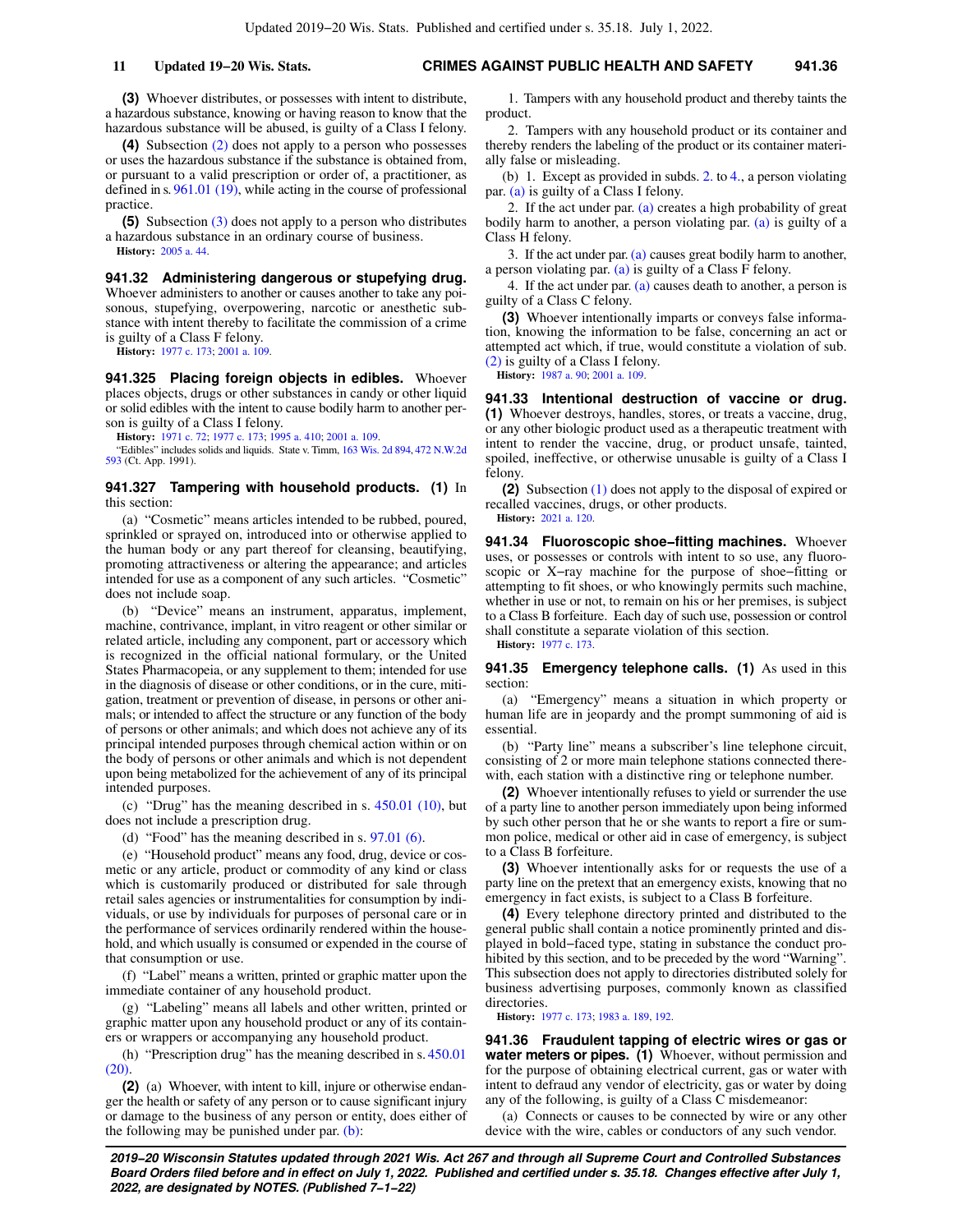# **941.36 CRIMES AGAINST PUBLIC HEALTH AND SAFETY Updated 19−20 Wis. Stats. 12**

(b) Connects or disconnects the meters, pipes or conduits of the vendor or in any other manner tampers or interferes with the meters, pipes or conduits, or connects with the meters, pipes or conduits by pipes, conduits or other instruments.

**(2)** The existence of any of the conditions with reference to meters, pipes, conduits or attachments, described in this section, is presumptive evidence that the person to whom gas, electricity or water is at the time being furnished by or through the meters, pipes, conduits or attachments has, with intent to defraud, created or caused to be created the conditions. The presumption does not apply to any person furnished with gas, electricity or water for less than 31 days or until there has been at least one meter reading.

**History:** [1977 c. 311](https://docs.legis.wisconsin.gov/document/acts/1977/311).

# **941.37 Obstructing emergency or rescue personnel. (1)** In this section:

(a) "Ambulance" has the meaning specified in s. [256.01 \(1t\).](https://docs.legis.wisconsin.gov/document/statutes/256.01(1t))

(b) "Authorized emergency vehicle" has the meaning specified in s. [340.01 \(3\)](https://docs.legis.wisconsin.gov/document/statutes/340.01(3)).

(c) "Emergency medical personnel" means an emergency medical services practitioner licensed under s. [256.15,](https://docs.legis.wisconsin.gov/document/statutes/256.15) emergency medical responder certified under s. [256.15 \(8\)](https://docs.legis.wisconsin.gov/document/statutes/256.15(8)), peace officer or fire fighter, or other person operating or staffing an ambulance or an authorized emergency vehicle.

**(2)** Any person who knowingly obstructs any emergency medical personnel in the performance of duties relating to an emergency or rescue is guilty of a Class A misdemeanor.

**(3)** Any person who intentionally interferes with any emergency medical personnel in the performance of duties relating to an emergency or rescue and who has reasonable grounds to believe that the interference may endanger another's safety is guilty of a Class I felony.

**(4)** Any person who violates sub. [\(3\)](https://docs.legis.wisconsin.gov/document/statutes/941.37(3)) and thereby contributes to the death of another is guilty of a Class E felony.

**History:** [1983 a. 515](https://docs.legis.wisconsin.gov/document/acts/1983/515); [1989 a. 102](https://docs.legis.wisconsin.gov/document/acts/1989/102); [1999 a. 56;](https://docs.legis.wisconsin.gov/document/acts/1999/56) [2001 a. 109;](https://docs.legis.wisconsin.gov/document/acts/2001/109) [2007 a. 130](https://docs.legis.wisconsin.gov/document/acts/2007/130); [2017 a.](https://docs.legis.wisconsin.gov/document/acts/2017/12) [12.](https://docs.legis.wisconsin.gov/document/acts/2017/12)

# **941.375 Throwing or discharging bodily fluids at public safety workers. (1)** In this section:

(a) "Ambulance" has the meaning specified in s. [256.01 \(1t\).](https://docs.legis.wisconsin.gov/document/statutes/256.01(1t))

(am) "Prosecutor" means any of the following:

1. A district attorney, a deputy district attorney, an assistant district attorney, or a special prosecutor appointed under s. [978.045](https://docs.legis.wisconsin.gov/document/statutes/978.045) or [978.05 \(8\) \(b\).](https://docs.legis.wisconsin.gov/document/statutes/978.05(8)(b))

2. The attorney general, a deputy attorney general, or an assistant attorney general.

(b) "Public safety worker" means an emergency medical services practitioner licensed under s. [256.15,](https://docs.legis.wisconsin.gov/document/statutes/256.15) an emergency medical responder certified under s. [256.15 \(8\)](https://docs.legis.wisconsin.gov/document/statutes/256.15(8)), a peace officer, a fire fighter, or a person operating or staffing an ambulance.

**(2)** Any person who throws or expels blood, semen, vomit, saliva, urine, feces, or other bodily substance at or toward a public safety worker or a prosecutor under all of the following circumstances is guilty of a Class I felony:

(a) The person throws or expels the blood, semen, vomit, saliva, urine, feces, or other bodily substance with the intent that it come into contact with the public safety worker or prosecutor.

(c) The public safety worker or prosecutor does not consent to the blood, semen, vomit, saliva, urine, feces, or other bodily substance being thrown or expelled at or toward him or her.

**History:** [2003 a. 190](https://docs.legis.wisconsin.gov/document/acts/2003/190); [2007 a. 130](https://docs.legis.wisconsin.gov/document/acts/2007/130); [2011 a. 72;](https://docs.legis.wisconsin.gov/document/acts/2011/72) [2015 a. 340;](https://docs.legis.wisconsin.gov/document/acts/2015/340) [2017 a. 12.](https://docs.legis.wisconsin.gov/document/acts/2017/12)

**941.38 Criminal gang member solicitation and contact. (1)** In this section:

(a) "Child" means a person who has not attained the age of 18 years.

(b) "Criminal gang activity" means the commission of, attempt to commit or solicitation to commit one or more of the following crimes, or acts that would be crimes if the actor were an adult, committed for the benefit of, at the direction of or in association with any criminal gang, with the specific intent to promote, further or assist in any criminal conduct by criminal gang members:

1. Manufacture, distribution or delivery of a controlled substance or controlled substance analog, as prohibited in s. [961.41](https://docs.legis.wisconsin.gov/document/statutes/961.41(1)) [\(1\).](https://docs.legis.wisconsin.gov/document/statutes/961.41(1))

2. First−degree intentional homicide, as prohibited in s. [940.01.](https://docs.legis.wisconsin.gov/document/statutes/940.01)

3. Second−degree intentional homicide, as prohibited in s. [940.05.](https://docs.legis.wisconsin.gov/document/statutes/940.05)

4. Battery, as prohibited in s. [940.19](https://docs.legis.wisconsin.gov/document/statutes/940.19) or [940.195](https://docs.legis.wisconsin.gov/document/statutes/940.195).

5. Battery, special circumstances, as prohibited in s. [940.20.](https://docs.legis.wisconsin.gov/document/statutes/940.20)

5m. Battery or threat to witness, as prohibited in s. [940.201.](https://docs.legis.wisconsin.gov/document/statutes/940.201)

6. Mayhem, as prohibited in s. [940.21.](https://docs.legis.wisconsin.gov/document/statutes/940.21)

7. Sexual assault, as prohibited in s. [940.225.](https://docs.legis.wisconsin.gov/document/statutes/940.225)

8. False imprisonment, as prohibited in s. [940.30](https://docs.legis.wisconsin.gov/document/statutes/940.30).

9. Taking hostages, as prohibited in s. [940.305.](https://docs.legis.wisconsin.gov/document/statutes/940.305)

10. Kidnapping, as prohibited in s. [940.31](https://docs.legis.wisconsin.gov/document/statutes/940.31).

11. Intimidation of witnesses, as prohibited in s. [940.42](https://docs.legis.wisconsin.gov/document/statutes/940.42) or [940.43.](https://docs.legis.wisconsin.gov/document/statutes/940.43)

12. Intimidation of victims, as prohibited in s. [940.44](https://docs.legis.wisconsin.gov/document/statutes/940.44) or [940.45.](https://docs.legis.wisconsin.gov/document/statutes/940.45)

13. Criminal damage to property, as prohibited in s. [943.01.](https://docs.legis.wisconsin.gov/document/statutes/943.01)

13m. Criminal damage to or threat to criminally damage the property of a witness, as prohibited in s. [943.011](https://docs.legis.wisconsin.gov/document/statutes/943.011) or [943.017 \(2m\).](https://docs.legis.wisconsin.gov/document/statutes/943.017(2m))

14. Arson of buildings or damage by explosives, as prohibited in s. [943.02](https://docs.legis.wisconsin.gov/document/statutes/943.02).

15. Burglary, as prohibited in s. [943.10.](https://docs.legis.wisconsin.gov/document/statutes/943.10)

16. Theft, as prohibited in s. [943.20.](https://docs.legis.wisconsin.gov/document/statutes/943.20)

17. Taking, driving or operating a vehicle, or removing a part or component of a vehicle, without the owner's consent, as prohibited in s. [943.23](https://docs.legis.wisconsin.gov/document/statutes/943.23).

18. Robbery, as prohibited in s. [943.32.](https://docs.legis.wisconsin.gov/document/statutes/943.32)

19. Sexual assault of a child, as prohibited in s. [948.02](https://docs.legis.wisconsin.gov/document/statutes/948.02).

20. Repeated acts of sexual assault of the same child, as prohibited in s. [948.025](https://docs.legis.wisconsin.gov/document/statutes/948.025).

21. A crime under s. [943.81](https://docs.legis.wisconsin.gov/document/statutes/943.81), [943.82](https://docs.legis.wisconsin.gov/document/statutes/943.82), [943.83](https://docs.legis.wisconsin.gov/document/statutes/943.83), [943.85](https://docs.legis.wisconsin.gov/document/statutes/943.85), [943.86,](https://docs.legis.wisconsin.gov/document/statutes/943.86) [943.87,](https://docs.legis.wisconsin.gov/document/statutes/943.87) [943.88,](https://docs.legis.wisconsin.gov/document/statutes/943.88) [943.89](https://docs.legis.wisconsin.gov/document/statutes/943.89), or [943.90](https://docs.legis.wisconsin.gov/document/statutes/943.90) or, if the victim is a financial institution, as defined in s. [943.80 \(2\),](https://docs.legis.wisconsin.gov/document/statutes/943.80(2)) a crime under s. [943.84 \(1\)](https://docs.legis.wisconsin.gov/document/statutes/943.84(1)) or [\(2\)](https://docs.legis.wisconsin.gov/document/statutes/943.84(2)).

21m. Sexual assault of a child placed in substitute care under s. [948.085.](https://docs.legis.wisconsin.gov/document/statutes/948.085)

**(2)** Whoever intentionally solicits a child to participate in criminal gang activity is guilty of a Class I felony.

**(3)** Whoever intentionally violates, under all of the following circumstances, a court order to refrain from contacting a criminal gang member is guilty of a Class A misdemeanor:

(a) The court finds that the person who is subject to the court order is a criminal gang member.

(b) The court informs the person of the contact restriction orally and in writing.

(c) The order specifies how long the contact restriction stays in effect.

**History:** [1993 a. 98](https://docs.legis.wisconsin.gov/document/acts/1993/98), [227;](https://docs.legis.wisconsin.gov/document/acts/1993/227) [1995 a. 448;](https://docs.legis.wisconsin.gov/document/acts/1995/448) [1997 a. 143,](https://docs.legis.wisconsin.gov/document/acts/1997/143) [295](https://docs.legis.wisconsin.gov/document/acts/1997/295); [2001 a. 109](https://docs.legis.wisconsin.gov/document/acts/2001/109); [2005 a. 212](https://docs.legis.wisconsin.gov/document/acts/2005/212), [277;](https://docs.legis.wisconsin.gov/document/acts/2005/277) [2007 a. 97.](https://docs.legis.wisconsin.gov/document/acts/2007/97)

**NOTE: See [1993 Wis. Act 98,](https://docs.legis.wisconsin.gov/document/acts/1993/98) s. [9159,](https://docs.legis.wisconsin.gov/document/acts/1993/98,%20s.%209159) for a statement of legislative intent.** The definition in sub. (1) (b) is sufficiently specific that when incorporated into a

probation condition it provides fair and adequate notice as to the expected course of conduct and provides an adequate standard of enforcement. State v. Lo, [228 Wis. 2d](https://docs.legis.wisconsin.gov/document/courts/228%20Wis.%202d%20531) [531,](https://docs.legis.wisconsin.gov/document/courts/228%20Wis.%202d%20531) [599 N.W.2d 659](https://docs.legis.wisconsin.gov/document/courts/599%20N.W.2d%20659) (Ct. App. 1999), [98−2490](https://docs.legis.wisconsin.gov/document/wicourtofappeals/98-2490).

**941.39 Victim, witness, or co−actor contact.** Whoever intentionally violates a court order issued under s. [973.049 \(2\)](https://docs.legis.wisconsin.gov/document/statutes/973.049(2)) is guilty of one of the following: